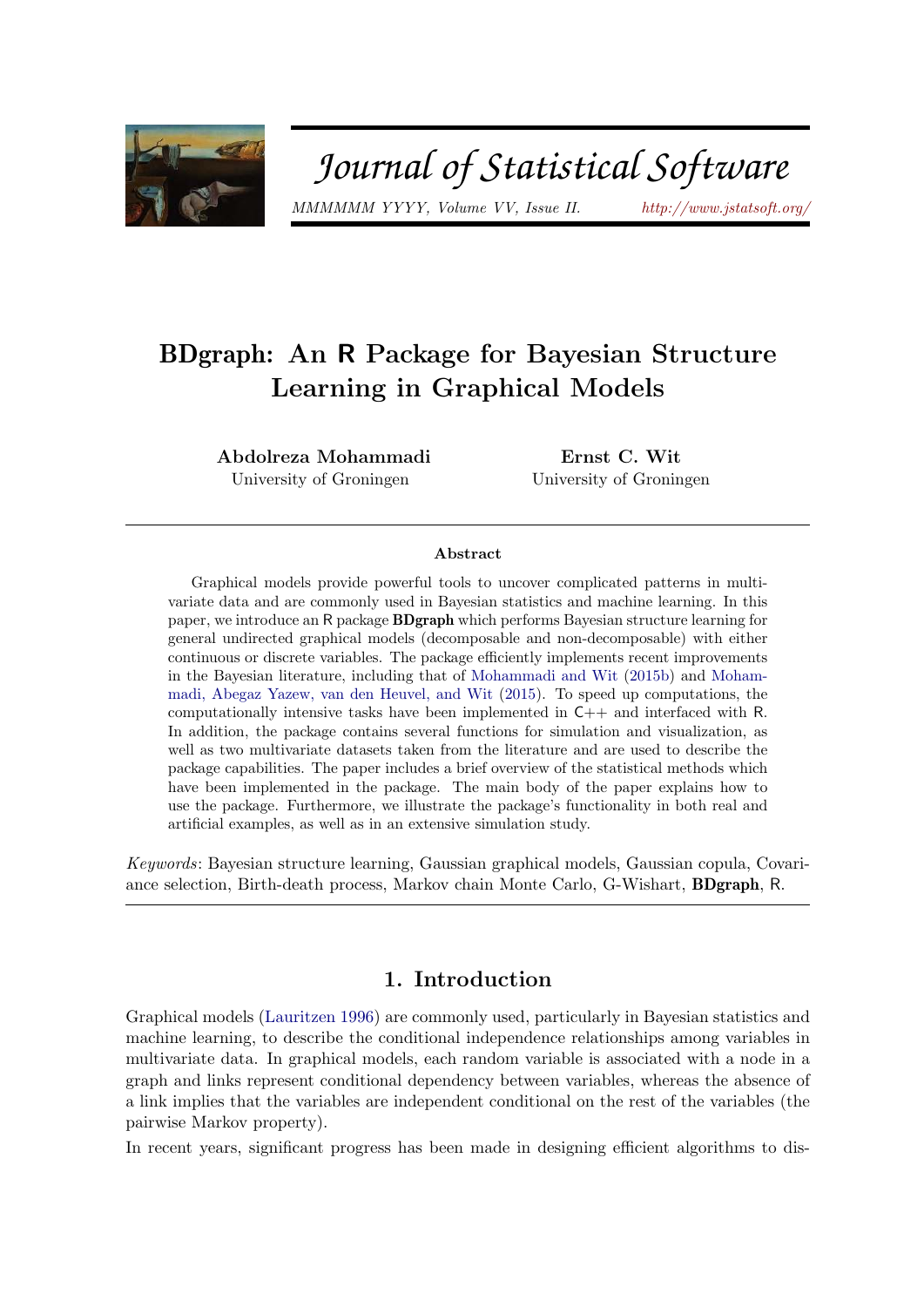cover graph structures from multivariate data [\(Dobra, Lenkoski, and Rodriguez 2011;](#page-30-0) [Dobra](#page-30-1) [and Lenkoski 2011;](#page-30-1) [Jones, Carvalho, Dobra, Hans, Carter, and West 2005;](#page-31-3) [Mohammadi and](#page-31-0) [Wit 2015b;](#page-31-0) [Mohammadi](#page-31-1) *et al.* [2015;](#page-31-1) [Friedman, Hastie, and Tibshirani 2008;](#page-30-2) [Meinshausen](#page-31-4) [and Buhlmann 2006;](#page-31-4) [Murray and Ghahramani 2004;](#page-31-5) [Rolfs, Rajaratnam, Guillot, Wong, and](#page-32-0) [Maleki 2012;](#page-32-0) [WIT and ABBRUZZO 2015;](#page-32-1) [Wit and Abbruzzo 2015\)](#page-32-2). Bayesian approaches provide a principled alternative to various penalized approaches.

In this paper, we describe the BDgraph package [\(Mohammadi and Wit 2015a\)](#page-31-6) in R (R [Core](#page-32-3) [Team 2013\)](#page-32-3) for Bayesian structure learning in undirected graphical models. The package can deal with Gaussian, non-Gaussian, discrete and mixed datasets. The package includes various functional modules, including data generation for simulation, several search algorithms, graph estimation routines, a convergence check and a visualization tool; see Figure [1.](#page-2-0) Our package efficiently implements recent improvements in the Bayesian literature, including those of [Mohammadi and Wit](#page-31-0) [\(2015b\)](#page-31-0); [Mohammadi](#page-31-1) *et al.* [\(2015\)](#page-31-1); [Lenkoski](#page-31-7) [\(2013\)](#page-31-7); [Uhler,](#page-32-4) [Lenkoski, and Richards](#page-32-4) [\(2014\)](#page-32-4); [Dobra and Lenkoski](#page-30-1) [\(2011\)](#page-30-1); [Hoff](#page-30-3) [\(2007\)](#page-30-3). For a Bayesian framework of Gaussian graphical models, we implement the method developed by [Moham](#page-31-0)[madi and Wit](#page-31-0) [\(2015b\)](#page-31-0) and for Gaussian copula graphical models we use the method described by [Mohammadi](#page-31-1) *et al.* [\(2015\)](#page-31-1) and [Dobra and Lenkoski](#page-30-1) [\(2011\)](#page-30-1). To make our Bayesian methods computationally feasible for moderately high-dimensional data, we efficiently implement the **BDgraph** package in  $C_{++}$  linked to R. To make the package easy to use, the **BDgraph** package uses several S3 classes as return values of its functions. The package is available under the general public license (GPL  $> 3$ ) from the Comprehensive R Archive Network (CRAN) at <http://cran.r-project.org/packages=BDgraph>.

In the Bayesian literature, the **BDgraph** is the only R package which is available online for Gaussian graphical models and Gaussian copula graphical models. On the other hand, in frequentist literature, the existing packages are huge [\(Zhao, Liu, Roeder, Lafferty, and](#page-32-5) [Wasserman 2014\)](#page-32-5), glasso [\(Friedman, Hastie, and Tibshirani 2014\)](#page-30-4), bnlearn [\(Scutari 2010\)](#page-32-6), pcalg (Kalisch, Mächler, Colombo, Maathuis, and Bühlmann 2012), and QUIC [\(Hsieh, Sustik,](#page-30-5) [Dhillon, and Ravikumar 2011,](#page-30-5) [2014\)](#page-31-9).

In Section [2](#page-1-0) we illustrate the user interface of the BDgraph package. In Section [3](#page-3-0) we explain some methodological background of the package. In this regard, in Section [3.1](#page-3-1) we briefly explain the Bayesian framework for Gaussian graphical models for continuous data. In Section [3.2](#page-6-0) we briefly describe the Bayesian framework in the Gaussian copula graphical models for data that do not follow the Gaussianity assumption, such as non-Gaussian continuous, discrete or mixed data. In Section [4](#page-9-0) we describe the main functions implemented in the BDgraph package. In addition, we explain the user interface and the performance of the package by a simple simulation example. Section [5](#page-16-0) includes an extensive simulation study to evaluate the performance of the Bayesian methods implemented in the BDgraph, as well as to compare them with alternative approaches which are available in the R package huge. In Section [6,](#page-21-0) using the functions implemented in the BDgraph package, we study two actual datasets.

## 2. User interface

<span id="page-1-0"></span>In the R environment, we can access and load the **BDgraph** package by using the following commands:

R> install.packages( "BDgraph" )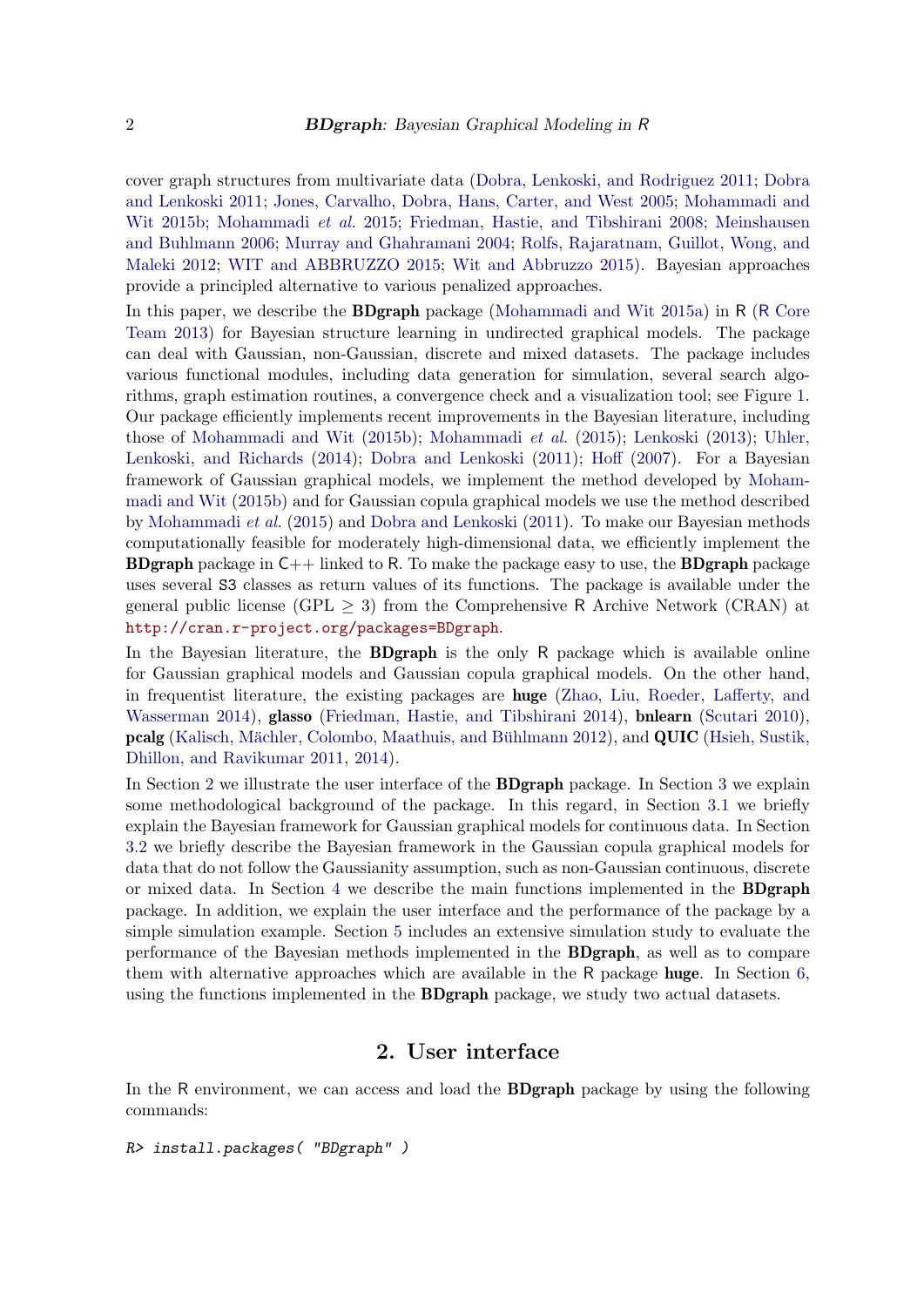## R> library( "BDgraph" )

By loading the package we automatically load the igraph [\(Csardi and Nepusz 2006\)](#page-30-6) and Matrix [\(Bates and Maechler 2014\)](#page-29-0) packages, since the **BDgraph** package depends on these two packages. These packages are available on the Comprehensive R Archive Network (CRAN) at <http://CRAN.R-project.org>. We use the igraph package for graph visualization and the Matrix package for memory-optimization, using the sparse matrix output.

To speed up computations, we efficiently implement the **BDgraph** package by linking the  $C++$ code to R. For the  $C_{++}$  code, we use the highly optimized **LAPACK** [\(Anderson, Bai, Bischof,](#page-29-1) [Blackford, Demmel, Dongarra, Du Croz, Greenbaum, Hammarling, McKenney,](#page-29-1) and Sorensen [1999\)](#page-29-1) and BLAS [\(Lawson, Hanson, Kincaid, and Krogh 1979\)](#page-31-10) linear algebra libraries on systems that provide them. The use of these libraries significantly improves program speed.

We design the **BDgraph** package to provide a Bayesian framework for undirected graph estimation of different types of datasets such as continuous, discrete or mixed data. The package facilitates a pipeline for analysis by three functional modules; see Figure [1.](#page-2-0) These modules are as follows:

<span id="page-2-0"></span>

Figure 1: Configuration of the **BDgraph** package which includes three main parts: (M1) data generation, (M2) several search algorithms, (M3) various functions to evaluate convergence of the search algorithms, estimation of the true graph, assessment and comparison of the results and graph visualization.

Module 1. Data simulation: Function bdgraph.sim simulates multivariate Gaussian, discrete and mixed data with different undirected graph structures, including "random", "cluster", "hub", "scale-free", "circle" and "fixed" graphs. Users can determine the sparsity of the graph structure and can generate mixed data, including "count", "ordinal", "binary", "Gaussian" and "non-Gaussian" variables.

Module 2. Method: The function bdgraph provides two estimation methods with two different algorithms for sampling from the posterior distributions:

- 1. Graph estimation for the multivariate data that follow the Gaussianity assumption, based on the Gaussian graphical models (GGMs), and using the birth-death MCMC sampling algorithm described in [Mohammadi and Wit](#page-31-0) [\(2015b\)](#page-31-0).
- 2. Graph estimation for non-Gaussian, discrete, and mixed data, based on Gaussian copula graphical models (GCGMs), and using the birth-death MCMC sampling algorithm, described in [Mohammadi](#page-31-1) *et al.* [\(2015\)](#page-31-1).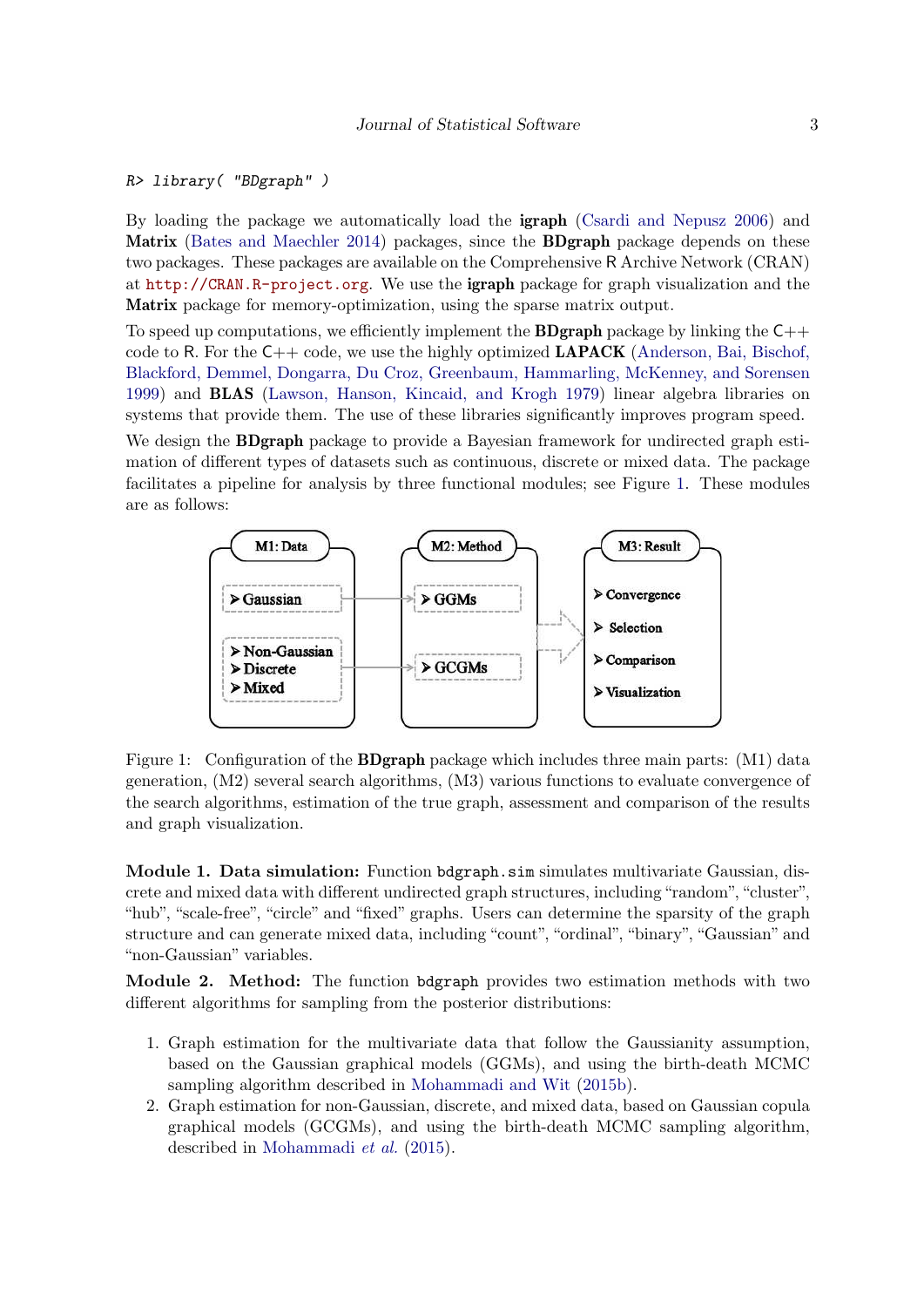Note, in the bdgraph function, besides the BDMCMC algorithms, we implemented the Reversible Jump MCMC (RJMCMC) algorithms [\(Green 1995\)](#page-30-7), as an alternative.

Module 3. Result: Includes four types of functions:

- ❼ Graph selection: The functions select, plinks, and pgraph provide the selected graph, the posterior link inclusion probabilities and the posterior probability of each graph, respectively.
- ❼ Convergence check: The functions plotcoda and traceplot provide several visualization plots to monitor the convergence of the sampling algorithms.
- ❼ Comparison and goodness-of-fit: The functions compare and plotroc provide several comparison measures and an ROC plot for model comparison.
- ❼ Visualization: The plotting functions plot.bdgraph and plot.sim provide visualizations of the simulated data and estimated graphs.

## 3. Methodological background

<span id="page-3-0"></span>In Section [3.1](#page-3-1) we briefly explain the Gaussian graphical model for multivariate data. Then we illustrate the birth-death MCMC algorithm for sampling from the joint posterior distribution over Gaussian graphical models; for more details see [Mohammadi and Wit](#page-31-0) [\(2015b\)](#page-31-0). In Section [3.2](#page-6-0) we briefly describe the Gaussian copula graphical model [\(Dobra and Lenkoski 2011\)](#page-30-1), which can deal with non-Gaussian, discrete or mixed data. Then we explain the birth-death MCMC algorithm which is designed for the Gaussian copula graphical models; for more details see [Mohammadi](#page-31-1) *et al.* [\(2015\)](#page-31-1).

#### <span id="page-3-1"></span>3.1. Bayesian Gaussian graphical models

In graphical models, each random variable is associated with a node and conditional dependence relationships among random variables are presented as a graph  $G = (V, E)$  in which  $V = \{1, 2, ..., p\}$  specifies a set of nodes and a set of existing links  $E \subset V \times V$  [\(Lauritzen 1996\)](#page-31-2). Our focus here is on undirected graphs, in which  $(i, j) \in E \Leftrightarrow (j, i) \in E$ . The absence of a link between two nodes specifies the pairwise conditional independence of those two variables given the remaining variables, while a link between two variables determines their conditional dependence.

In Gaussian graphical models (GGMs), we assume that the observed data follow multivariate Gaussian distribution  $\mathcal{N}_p(\mu, K^{-1})$ . Here we assume  $\mu = 0$ . Let  $\mathbf{Z} = (Z^{(1)}, ..., Z^{(n)})^T$  be the observed data of  $n$  independent samples, then the likelihood function is

<span id="page-3-2"></span>
$$
Pr(\mathbf{Z}|K, G) \propto |K|^{n/2} \exp\left\{-\frac{1}{2}\text{tr}(KU)\right\},\tag{1}
$$

where  $U = \mathbf{Z}'\mathbf{Z}$ .

In GGMs, conditional independence is implied by the form of the precision matrix. Based on the pairwise Markov property, variables  $i$  and  $j$  are conditionally independent given the remaining variables, if and only if  $K_{ij} = 0$ . This property implies that the links in graph  $G = (V, E)$  correspond with the nonzero elements of the precision matrix K; this means that  $E = \{(i, j) | K_{ij} \neq 0\}$ . Given graph G, the precision matrix K is constrained to the cone  $\mathbb{P}_G$ of symmetric positive definite matrices with elements  $K_{ij}$  equal to zero for all  $(i, j) \notin E$ .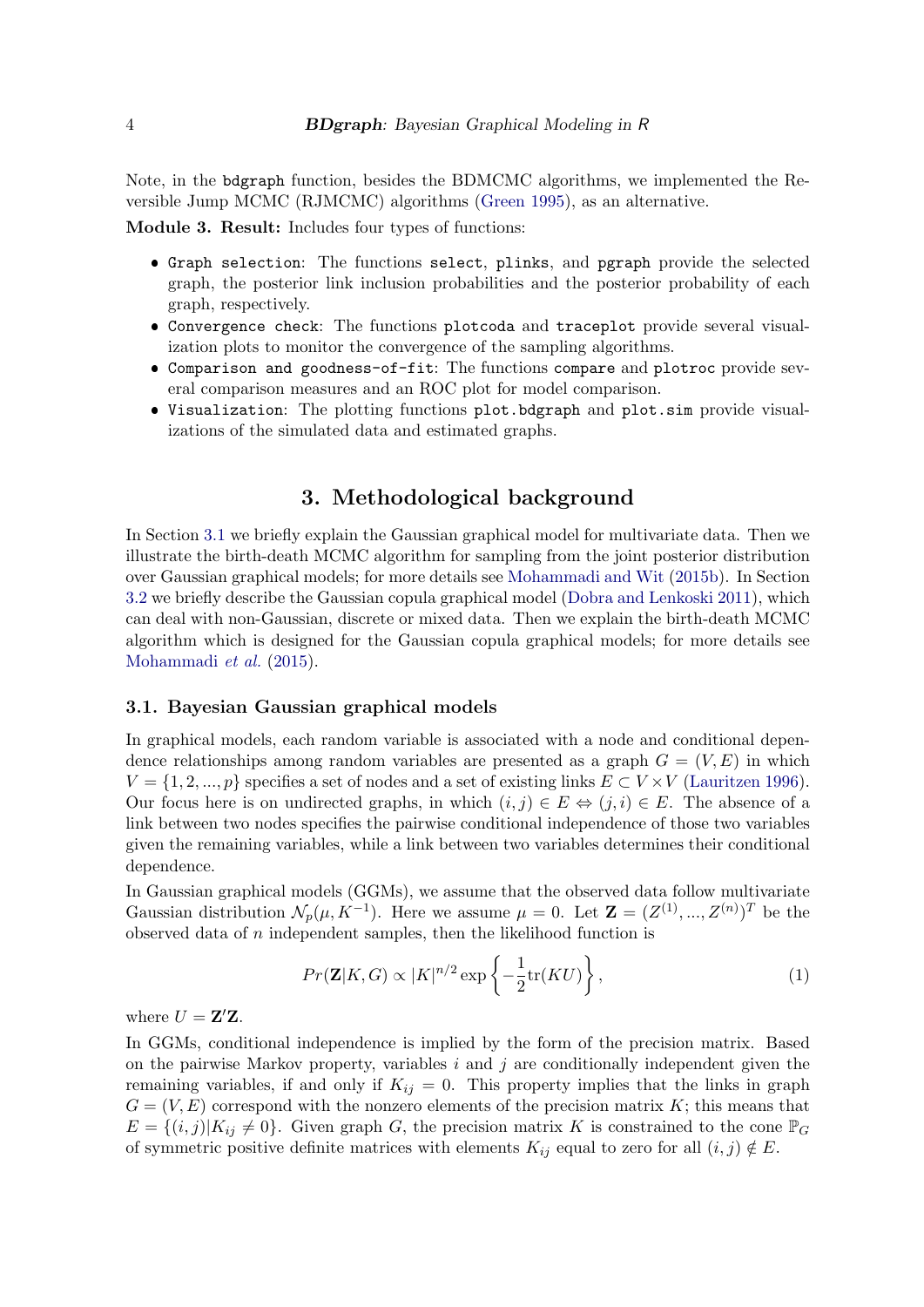We consider the G-Wishart distribution  $W_G(b, D)$  to be a prior distribution for the precision matrix  $K$  with density

$$
Pr(K|G) = \frac{1}{I_G(b,D)} |K|^{(b-2)/2} \exp\left\{-\frac{1}{2}\text{tr}(DK)\right\} 1(K \in \mathbb{P}_G),\tag{2}
$$

where  $b > 2$  is the degrees of freedom, D is a symmetric positive definite matrix,  $I_G(b, D)$  is the normalizing constant with respect to the graph G and  $1(x)$  evaluates to 1 if x holds, and otherwise to 0. The G-Wishart distribution is a well-known prior for the precision matrix, since it represents the conjugate prior for multivariate Gaussian data as in [\(1\)](#page-3-2).

For full graphs, the G-Wishart distribution reduces to the standard Wishart distribution, hence the normalizing constant has an explicit form [\(Muirhead 1982\)](#page-31-11). Also, for decomposable graphs, the normalizing constant has an explicit form [\(Roverato 2002\)](#page-32-7); however, for nondecomposable graphs, it does not. In that case it can be estimated by using the Monte Carlo method [\(Atay-Kayis and Massam 2005\)](#page-29-2) or the Laplace approximation [\(Lenkoski and Dobra](#page-31-12) [2011\)](#page-31-12). In the BDgraph package, we design the gnorm function to estimate the log of the normalizing constant by using the Monte Carlo method proposed [Atay-Kayis and Massam](#page-29-2) [\(2005\)](#page-29-2).

Since the G-Wishart prior is a conjugate prior to the likelihood [\(1\)](#page-3-2), the posterior distribution of  $K$  is

$$
Pr(K|\mathbf{Z}, G) = \frac{1}{I_G(b^*, D^*)} |K|^{(b^*-2)/2} \exp\left\{-\frac{1}{2} \text{tr}(D^*K)\right\},\,
$$

where  $b^* = b + n$  and  $D^* = D + S$ , that is,  $W_G(b^*, D^*)$ .

#### <span id="page-4-1"></span>Direct sampler from G-Wishart

Several sampling methods from the G-Wishart distribution have been proposed; to review existing methods see [Wang and Li](#page-32-8) [\(2012\)](#page-32-8). More recently, [Lenkoski](#page-31-7) [\(2013\)](#page-31-7) has developed an exact sampling algorithm for the G-Wishart distribution, borrowing an idea from [Hastie,](#page-30-8) [Tibshirani, and Friedman](#page-30-8) [\(2009\)](#page-30-8).

<span id="page-4-0"></span>

| <b>Algorithm 1</b> . Exact sampling from the precision matrix                                                              |
|----------------------------------------------------------------------------------------------------------------------------|
| <b>Input:</b> A graph $G = (V, E)$ with precision matrix K and $\Sigma = K^{-1}$                                           |
| <b>Output:</b> An exact sample from the precision matrix                                                                   |
| 1: Set $\Omega = \Sigma$                                                                                                   |
| $2:$ repeat                                                                                                                |
| for $i = 1, , p$ do<br>3:                                                                                                  |
| Let $N_i \subset V$ be the neighbor set of node i in G. Form $\Omega_{N_i}$ and $\Sigma_{N_i,i}$ and solve<br>4:           |
| $\hat{\beta}_i^* = \Omega_N^{-1} \Sigma_{N_i,i}$                                                                           |
| Form $\hat{\beta}_i \in R^{p-1}$ by padding the elements of $\hat{\beta}_i^*$ to the appropriate locations and zeros<br>5: |
| in those locations not connected to $i$ in $G$                                                                             |
| Update $\Omega_{i,-i}$ and $\Omega_{-i,i}$ with $\Omega_{-i,-i}\beta_i$<br>6:                                              |
| end for<br>7:                                                                                                              |
| 8: until convergence                                                                                                       |
|                                                                                                                            |

9: return  $K = \Omega^{-1}$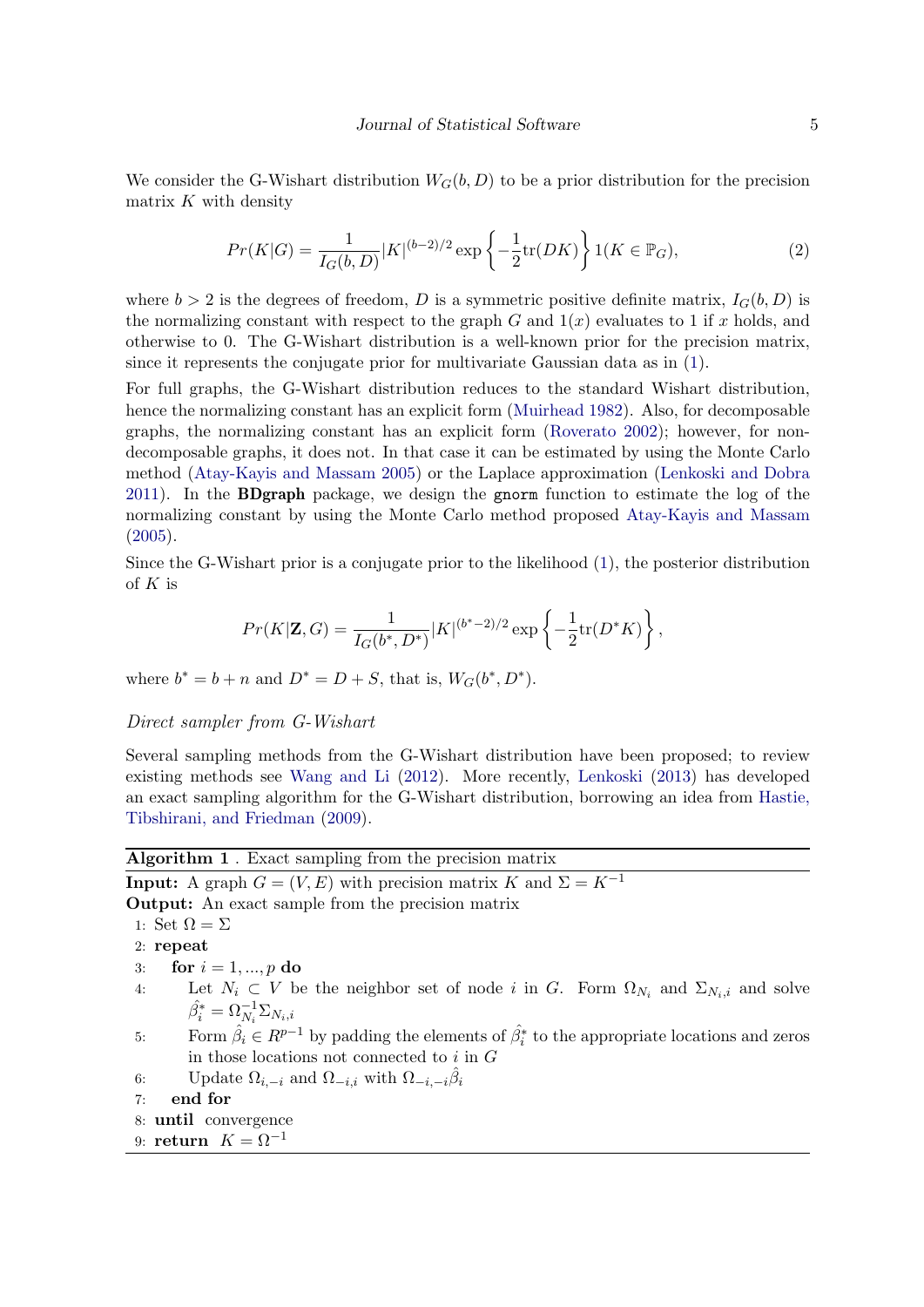In the BDgraph package, we use Algorithm [1](#page-4-0) to sample from the posterior distribution of the precision matrix. We implement the algorithm in the package as a function rgwish; see the R code below for illustration.

```
R > adj.g \leftarrow matrix([c([0, 0, 1, 0, 0, 0, 1, 0, 0, 3, 3])R> adj.g
    [,1] [,2] [,3][1,] 0 0 1
[2,] 0 0 0[3,] 1 0 0
R> sample <- rgwish(n = 1, adj.g = adj.g, b = 3, D = diag(4))
R> round( sample, 2 )
    [,1] [,2] [,3][1,] 1.30 0.0 0.54
[2,] 0.00 0.6 0.00
[3,] 0.54 0.0 2.96
```
This matrix is a sample from a G-Wishart distribution with  $b = 3$  and  $D = I_4$  as an identity matrix and a graph structure with adjacency matrix adj.

#### BDMCMC algorithm for GGMs

Consider the joint posterior distribution of the graph  $G$  and the precision matrix  $K$  given by

<span id="page-5-0"></span>
$$
Pr(K, G | \mathbf{Z}) \propto Pr(\mathbf{Z} | K) Pr(K | G) Pr(G).
$$
\n(3)

For the graph-prior, we consider a uniform distribution over all graph space,  $pr(G) \propto 1$ , as a non-informative prior. For the prior distribution of the precision matrix conditional on the graph G, we use a G-Wishart  $W_G(b, D)$ .

Here we consider a computationally efficient birth-death MCMC sampling algorithm proposed by [Mohammadi and Wit](#page-31-0) [\(2015b\)](#page-31-0) for Gaussian graphical models. The algorithm is based on a continuous time birth-death Markov process, in which the algorithm explores the graph space by adding/removing a link in a birth/death event.

In the birth-death process, for a particular pair of graph  $G = (V, E)$  and precision matrix K, each link dies independently of the rest as a Poisson process with death rate  $\delta_e(K)$ . Since the links are independent, the overall death rate is  $\delta(K) = \sum_{e \in E} \delta_e(K)$ . Birth rates  $\beta_e(K)$  for  $e \notin E$  are defined similarly. Thus the overall birth rate is  $\beta(K) = \sum_{e \notin E} \beta_e(K)$ .

Since the birth and death events are independent Poisson processes, the time between two successive events is exponentially distributed with mean  $1/(\beta(K) + \delta(K))$ . The time between successive events can be considered as inverse support for any particular instance of the state  $(G, K)$ . The probabilities of birth and death events are

<span id="page-5-1"></span>
$$
Pr(\text{birth of link } e) = \frac{\beta_e(K)}{\beta(K) + \delta(K)}, \qquad \text{for each } e \notin E,
$$
\n
$$
(4)
$$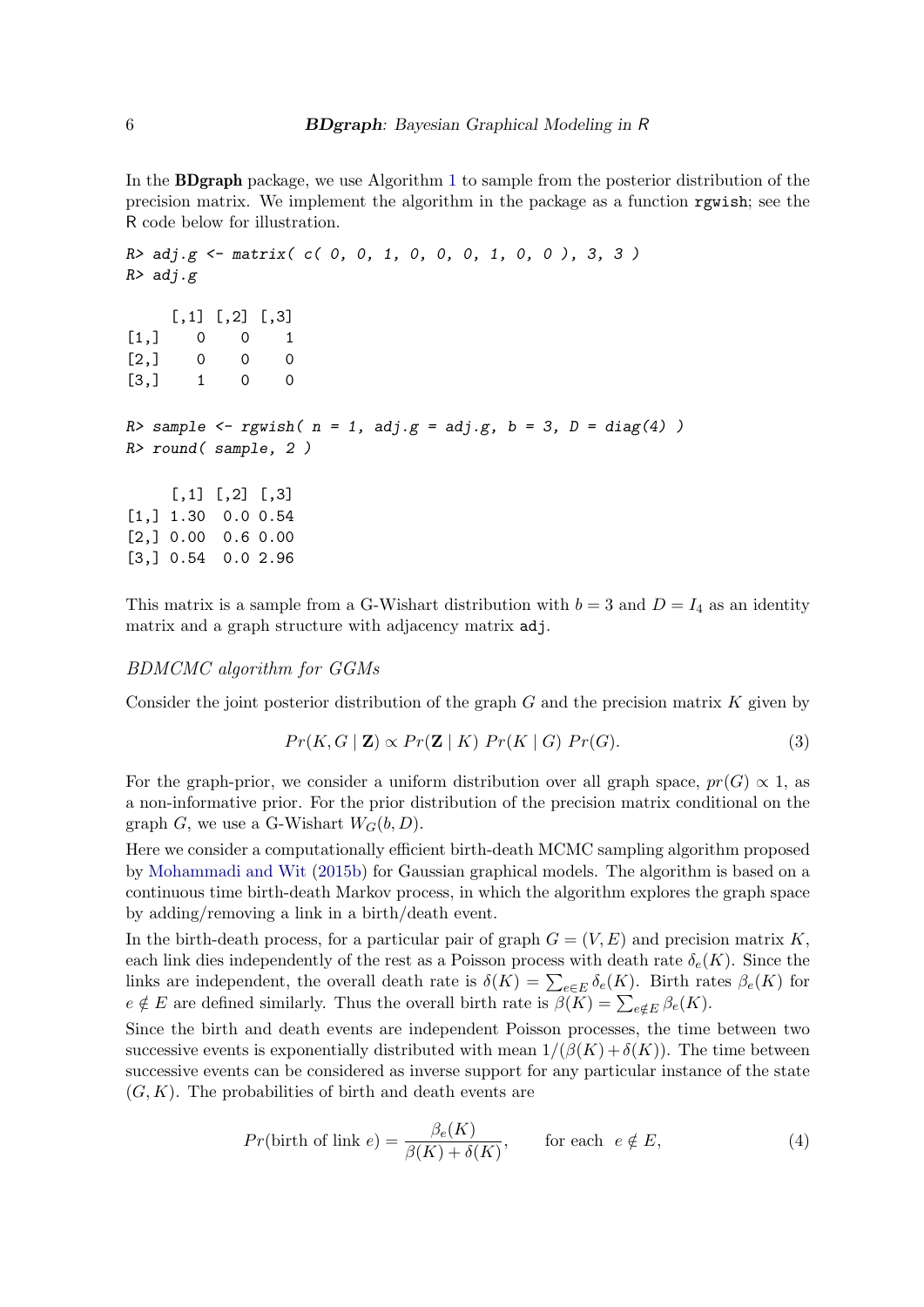#### Journal of Statistical Software 7

<span id="page-6-3"></span>
$$
Pr(\text{death of link } e) = \frac{\delta_e(K)}{\beta(K) + \delta(K)}, \qquad \text{for each } e \in E. \tag{5}
$$

The birth and death rates of links occur in continuous time with the rates determined by the stationary distribution of the process. The BDMCMC algorithm is designed in such a way that the stationary distribution is equal to the target joint posterior distribution of the graph and the precision matrix [\(3\)](#page-5-0).

[Mohammadi and Wit](#page-31-0) [\(2015b,](#page-31-0) Section 3) prove the BDMCMC sampling algorithm converges to the target joint posterior distribution of the graph and the precision matrix, by considering the birth and death rates as ratios of joint posterior distributions, as below

<span id="page-6-1"></span>
$$
\beta_e(K) = \frac{Pr(G^{+e}, K^{+e}|\mathbf{Z})}{Pr(G, K|\mathbf{Z})}, \text{ for each } e \notin E,
$$
\n(6)

$$
\delta_e(K) = \frac{Pr(G^{-e}, K^{-e}|\mathbf{Z})}{Pr(G, K|\mathbf{Z})}, \text{ for each } e \in E,
$$
\n
$$
(7)
$$

<span id="page-6-2"></span>in which  $G^{+e} = (V, E \cup \{e\})$  and  $K^{+e} \in \mathbb{P}_{G^{+e}}$  and similarly  $G^{-e} = (V, E \setminus \{e\})$  and  $K^{-e} \in$  $\mathbb{P}_{G^{-e}}$ . Based on the above rates we determine our BDMCMC sampling algorithm as follows:

<span id="page-6-4"></span>Algorithm 2 . BDMCMC algorithm for GGMs **Input:** A graph  $G = (V, E)$  with a precision matrix K **Output:** Samples from the joint posterior distribution of  $(G, K)$ , [\(3\)](#page-5-0) for N iteration do 1. Sample from the graph. Based on birth and death process 1.1. Calculate the birth rates by [\(6\)](#page-6-1) and  $\beta(K) = \sum_{e \in \mathcal{E}} \beta_e(K)$ 1.2. Calculate the death rates by [\(7\)](#page-6-2) and  $\delta(K) = \sum_{e \in E} \delta_e(K)$ 

- 1.3. Calculate the waiting time by  $W(K) = 1/(\beta(K) + \delta(K))$
- 1.4. Simulate the type of jump (birth or death) by [\(4\)](#page-5-1) and [\(5\)](#page-6-3)
- 2. Sample from the precision matrix. By using Algorithm [1.](#page-4-0)
- end for

The BDMCMC sampling algorithm is designed in such a way that a sample  $(G, K)$  is obtained at certain jump moments,  $\{t_1, t_2, ...\}$  (see Figure [2\)](#page-7-0). For efficient posterior inference of the parameters, we use the Rao-Blackwellized estimator which is an efficient estimator for continuous time MCMC algorithms (Cappé, Robert, and Rydén 2003, Section 2.5). By using the Rao-Blackwellized estimator, for example, we can estimate the posterior distribution of the graphs in proportion to the total waiting times of each graph.

#### <span id="page-6-0"></span>3.2. Gaussian copula graphical models

In practice we encounter both discrete and continuous variables; Gaussian copula graphical modelling has been proposed by [Dobra and Lenkoski](#page-30-1) [\(2011\)](#page-30-1) to describe dependencies between such heterogeneous variables. Let  $\bf{Y}$  (as observed data) be a collection of continuous, binary, ordinal or count variables with the marginal distribution  $F_j$  of  $Y_j$  and  $F_j^{-1}$  as its pseudo inverse. For constructing a joint distribution of  $Y$ , we introduce a multivariate Gaussian latent variable as follows:

$$
Z_1, ..., Z_n \stackrel{iid}{\sim} \mathcal{N}(0, \Gamma(K)),
$$
  
\n
$$
Y_{ij} = F_j^{-1}(\Phi(Z_{ij})),
$$
\n(8)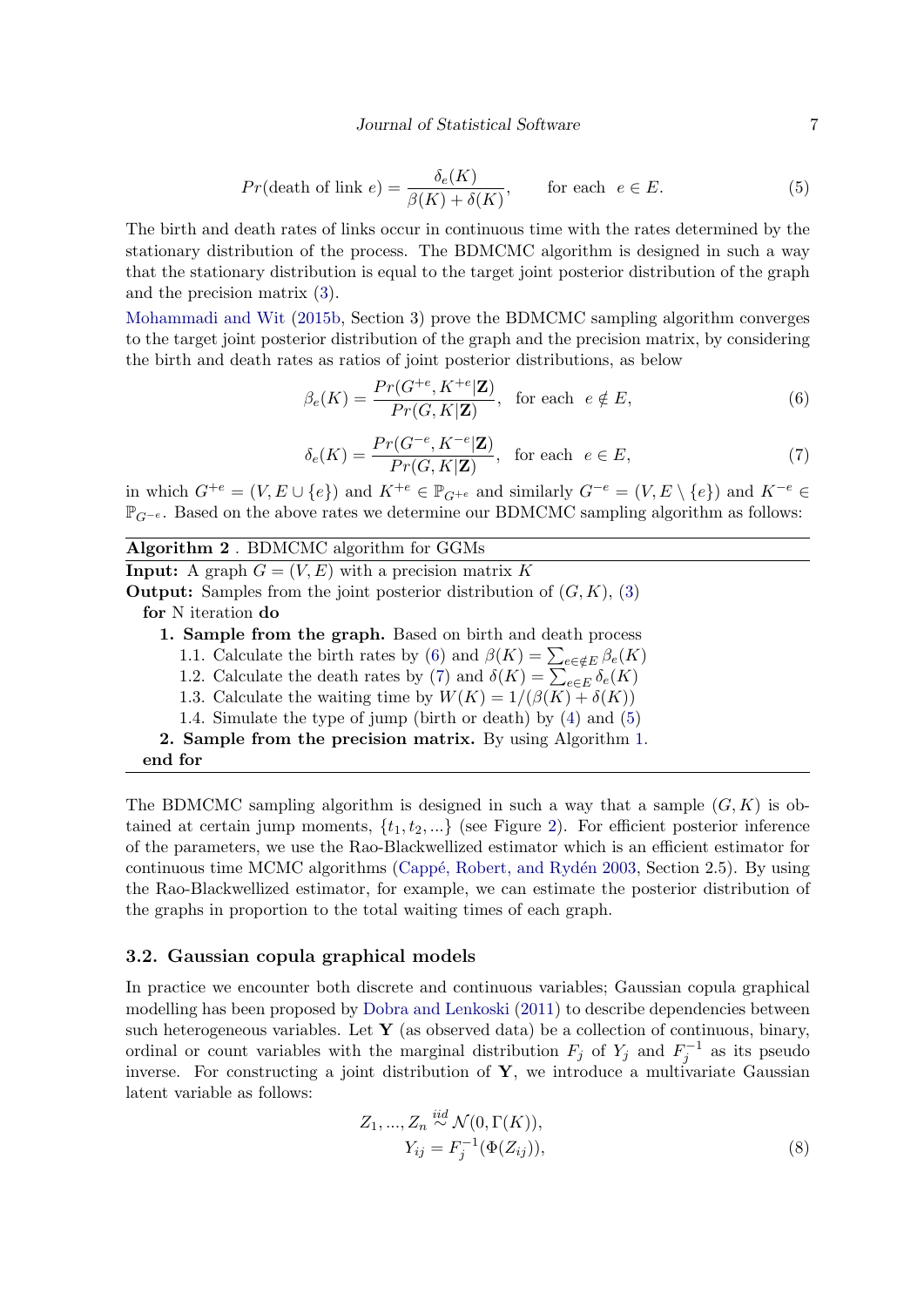

Figure 2: This image visualizes the Algorithm [2.](#page-6-4) The left side shows a continuous time BDMCMC sampling algorithm where  $\{W_1, W_2, ...\}$  denote waiting times and  $\{t_1, t_2, ...\}$  denote jumping times. The right side denotes the estimated posterior probability of the graphs in proportion to the total of their waiting times, according to the Rao-Blackwellized estimator.

where  $\Gamma(K)$  is the correlation matrix for a given precision matrix K. The joint distribution of  $Y$  is given by

<span id="page-7-1"></span>
$$
Pr(Y_1 \le Y_1, \dots, Y_p \le Y_p) = C(F_1(Y_1), \dots, F_p(Y_p) | \Gamma(K)),
$$
\n(9)

where  $C(\cdot)$  is the Gaussian copula given by

<span id="page-7-0"></span>
$$
C(u_1,\ldots,u_p\mid\Gamma)=\Phi_p\left(\Phi^{-1}(u_1),\ldots,\Phi^{-1}(u_p)\mid\Gamma\right),
$$

with  $u_v = F_v(Y_v)$  and  $\Phi_p(\cdot)$  is the cumulative distribution of multivariate Gaussian and  $\Phi(\cdot)$ is the cumulative distribution of univariate Gaussian distributions. It follows that  $Y_v =$  $F_v^{-1}(\Phi(Z_v))$  for  $v = 1, ..., p$ . If all variables are continuous then the margins are unique; thus zeros in  $K$  imply conditional independence, as in Gaussian graphical models [\(Hoff 2007;](#page-30-3) [Abegaz and Wit 2015\)](#page-29-3). For discrete variables, the margins are not unique but still well-defined [\(Nelsen 2007\)](#page-31-13).

In semiparametric copula estimation, the marginals are treated as nuisance parameters and estimated by the rescaled empirical distribution. The joint distribution in [\(9\)](#page-7-1) is then parametrized only by the correlation matrix of the Gaussian copula. We are interested to infer the underlying graph structure of the observed variables  $Y$  implied by the continuous latent variables Z. Since Z are unobservable we follow the idea of [Hoff](#page-30-3) [\(2007\)](#page-30-3) of associating them with the observed data as below.

Given the observed data Y from a sample of  $n$  observations, we constrain the samples from latent variables Z to belong to the set

$$
\mathcal{D}(\mathbf{Y}) = \{ \mathbf{Z} \in \mathbb{R}^{n \times p} : L_j^r(\mathbf{Z}) < z_j^{(r)} < U_j^r(\mathbf{Z}), r = 1, \ldots, n; j = 1, \ldots, p \},\
$$

where

<span id="page-7-2"></span>
$$
L_j^r(\mathbf{Z}) = \max \left\{ Z_j^{(k)} : Y_j^{(s)} < Y_j^{(r)} \right\} \text{ and } U_j^r(\mathbf{Z}) = \min \left\{ Z_j^{(s)} : Y_j^{(r)} < Y_j^{(s)} \right\}. \tag{10}
$$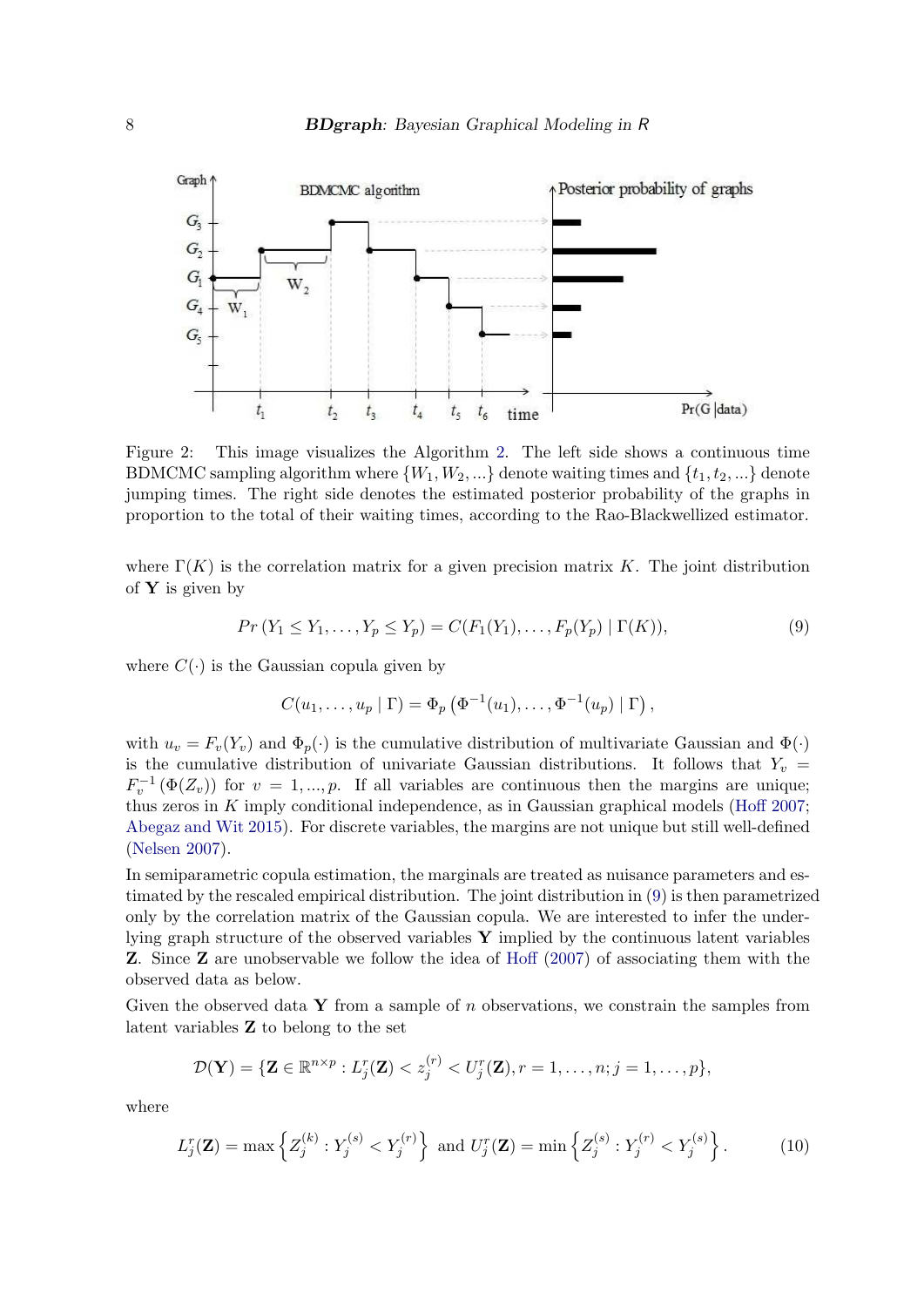Following [Hoff](#page-30-3) [\(2007\)](#page-30-3) we infer the latent space by substituting the observed data  $\bf{Y}$  with the event  $\mathcal{D}(\mathbf{Y})$  and define the likelihood as

$$
Pr(\mathbf{Y} \mid K, G, F_1, ..., F_p) = Pr(\mathbf{Z} \in \mathcal{D}(\mathbf{Y}) \mid K, G) Pr(\mathbf{Y} \mid \mathbf{Z} \in \mathcal{D}(\mathbf{Y}), K, G, F_1, ..., F_p).
$$

The only part of the observed data likelihood relevant for inference on K is  $Pr(\mathbf{Z} \in \mathcal{D}(\mathbf{Y})$  $K, G$ . Thus, the likelihood function is given by

$$
Pr(\mathbf{Z} \in \mathcal{D}(\mathbf{Y}) \mid K, G) = Pr(\mathbf{Z} \in \mathcal{D}(\mathbf{Y}) \mid K, G) = \int_{\mathcal{D}(\mathbf{Y})} Pr(\mathbf{Z} \mid K, G) dZ \tag{11}
$$

where  $Pr(\mathbf{Z} | K, G)$  is defined in [\(1\)](#page-3-2).

#### BDMCMC algorithm for GCGMs

The joint posterior distribution of the graph  $G$  and precision matrix  $K$  for the GCGMs is

<span id="page-8-0"></span>
$$
Pr(K, G|Z \in \mathcal{D}(\mathbf{Y})) \propto Pr(K, G)Pr(Z \in \mathcal{D}(\mathbf{Y})|K, G). \tag{12}
$$

Sampling from this posterior distribution can be done by using the birth-death MCMC algorithm. [Mohammadi](#page-31-1) *et al.* [\(2015\)](#page-31-1) have developed and extended the birth-death MCMC algorithm to more general cases of GCGMs. We summarize their algorithm as follows:

| Algorithm 3. BDMCMC algorithm for GCGMs |  |  |  |  |
|-----------------------------------------|--|--|--|--|
|-----------------------------------------|--|--|--|--|

<span id="page-8-1"></span>**Input:** A graph  $G = (V, E)$  with a precision matrix K

**Output:** Samples from the joint posterior distribution of  $(G, K)$ , [\(12\)](#page-8-0)

for N iteration do

1. Sample the latent data. For each  $r \in V$  and  $j \in \{1, ..., n\}$ , we update the latent values from its full conditional distribution as follows

$$
Z_r^{(j)}|Z_{V\setminus\{r\}} = z_{V\setminus\{r\}}^{(j)}, K \sim N(-\sum_{r'} K_{rr'} z_{r'}^{(j)}/K_{rr}, 1/K_{rr}),
$$

truncated to the interval  $\left[L_r^j(\mathbf{Z}), U_r^j(\mathbf{Z})\right]$  in [\(10\)](#page-7-2).

2. Sample from the graph. Same as Step 1 in Algorithm [2.](#page-6-4)

3. Sample from the precision matrix. By using Algorithm [1.](#page-4-0)

end for

In step 1, the latent variables **Z** are sampled conditional on the observed data **Y**. The other steps are the same as in Algorithm [2.](#page-6-4)

Remark: in cases where all variables are continuous, we do not need to sample from latent variables in each iteration of Algorithm [2,](#page-6-4) since all margins in the Gaussian copula are unique. Thus, for these cases, we transfer our non-Gaussian data to Gaussian, and then we run Algorithm [2;](#page-6-4) see example [6.2.](#page-25-0)

#### Alternative RJMCMC algorithm

RJMCMC is a special case of the trans-dimensional MCMC methodology [Green](#page-30-10) [\(2003\)](#page-30-10). As an alternative to the BDMCMC algorithm, RJMCMC approach is constructed base on an ergodic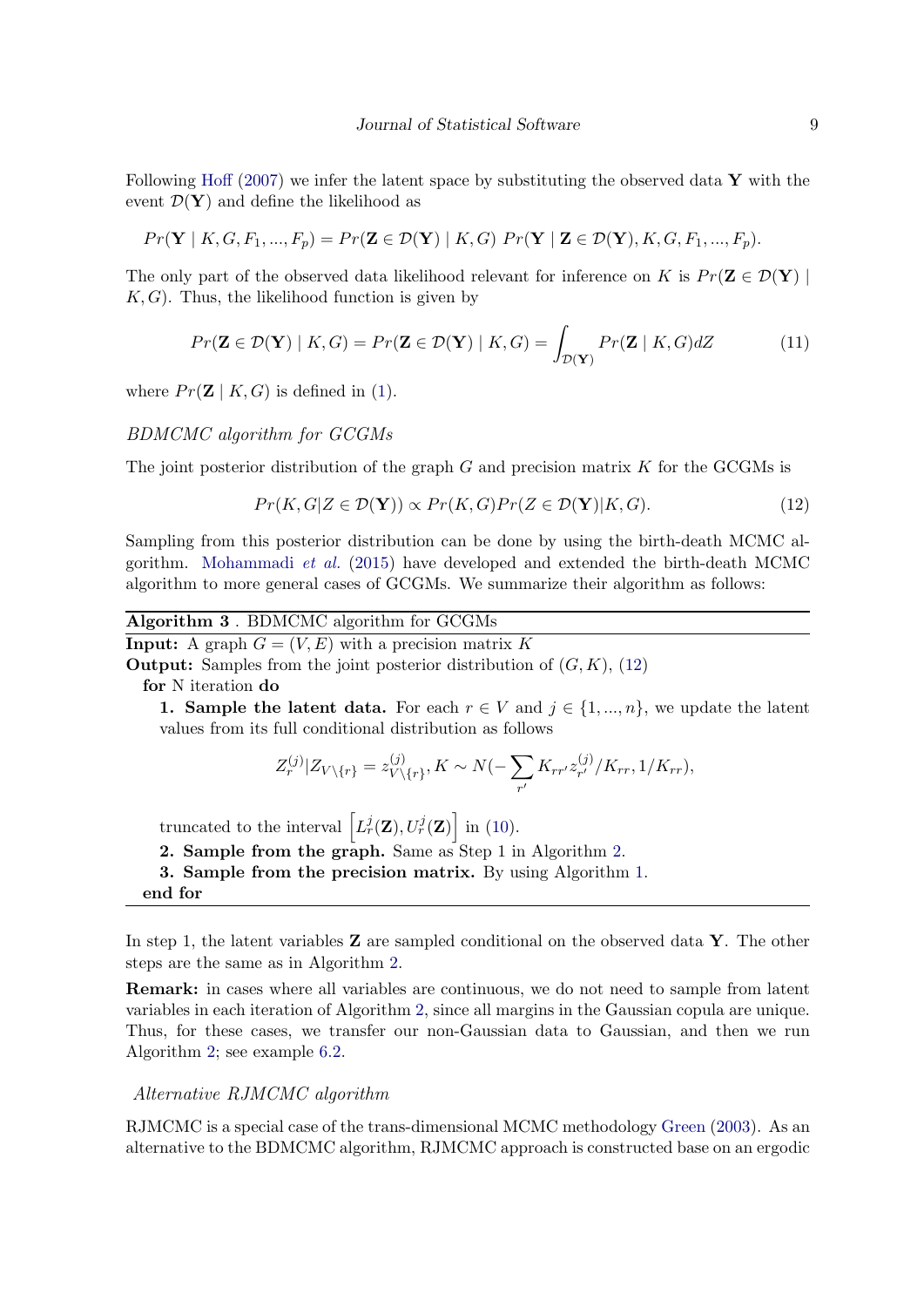discrete-time Markov chain. In graphical models, RJMCMC algorithm can be designed in such a way that its stationary distribution is taken to be the joint posterior distribution of the graph and the parameters of the graph, e.g., [3](#page-5-0) for GGMs and [12](#page-8-0) for GCGMs.

RJMCMC can be implemented in many different ways. [Giudici and Green](#page-30-11) [\(1999\)](#page-30-11) implemented this algorithm only for the decomposable GGMs, because of the expensive computation of the normalizing constant  $I_G(b, D)$ . The RJMCMC approach developed by [Dobra](#page-30-0) *[et al.](#page-30-0)* [\(2011\)](#page-30-0) and [Dobra and Lenkoski](#page-30-1) [\(2011\)](#page-30-1) is based on the Cholesky decomposition of the precision matrix. It uses an approximation for dealing with the extensive computation of the normalizing constant. To avoid the intractable normalizing constant calculation, [Lenkoski](#page-31-7) [\(2013\)](#page-31-7) and [Wang and Li](#page-32-8) [\(2012\)](#page-32-8) implemented a special case of RJMCMC algorithm, which is based on the exchange algorithm [\(Murray, Ghahramani, and MacKay 2012\)](#page-31-14). The one we implemented in the BDgraph package is our implementation of the the RJMCMC algorithm which is due to our implementation of the exact calculation of the normalizing constant [\(Mo](#page-31-1)[hammadi](#page-31-1) *et al.* [2015,](#page-31-1) section 2.2.3) as well as exact sampling of G-Wishart distribution, as described in Section [3.1.1.](#page-4-1)

## 4. The BDgraph environment

<span id="page-9-0"></span>The BDgraph package provides a set of comprehensive tools related to Bayesian graphical models; we describe below the essential functions available in the package.

#### 4.1. Posterior sampling

We design the function bdgraph, as the main function of the package, to take samples from the posterior distributions based on both of our Bayesian frameworks (GGMs and GCGMs). By default, the bdgraph function is based on underlying sampling algorithms (Algorithms [2](#page-6-4) and [3\)](#page-8-1). Moreover, as an alternative to those BDMCMC sampling algorithms, we implement RJMCMC sampling algorithms for both the Gaussian and non-Gaussian frameworks. By using the following function

```
bdgraph( data, n = NULL, method = "ggm", algorithm = "bdmcmc", iter = 5000,
         burnin = iter / 2, g.start = "empty", prior.df = 3,
        multi.update = NULL, save. all = FALSE)
```
we obtain a sample from our target joint posterior distribution. bdgraph returns an object of S3 class type "bdgraph". The functions plot, print and summary are working with the object "bdgraph". The input data can be an  $(n \times p)$  matrix or a data.frame or a covariance  $(p \times p)$  matrix (*n* is the sample size and *p* is the dimension); it can also be an object of class "sim", which is the output of function bdgraph.sim.

The argument method determines the type of methods, GGMs or GCGMs. Option "ggm" is based on Gaussian graphical models (Algorithm [2\)](#page-6-4). It is designed for multivariate Gaussian data. Option "gcgm" is based on the GCGMs (Algorithm [3\)](#page-8-1). It is designed for non-Gaussian data such as, non-Gaussian continuous, discrete or mixed data.

The argument algorithm refers the type of sampling algorithms which could be based on BDMCMC or RJMCMC. Option "bdmcmc" (as default) is for the BDMCMC sampling algorithms (Algorithms [2](#page-6-4) and [3\)](#page-8-1). Option "rjmcmc" is for the RJMCMC sampling algorithms,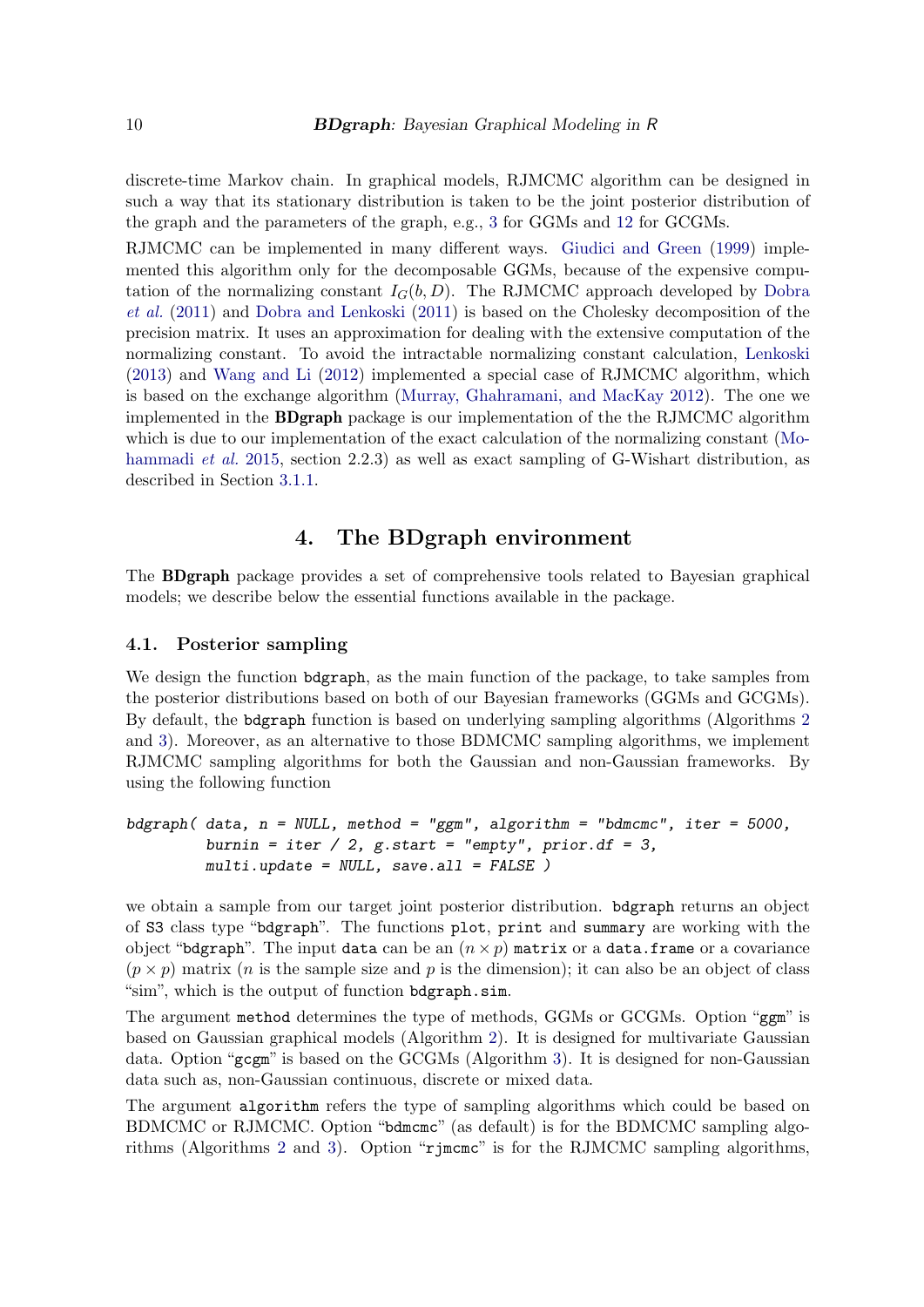which are alternative algorithms. See Section [5](#page-16-0) to evaluate the performance of these algorithms.

The argument g.start specifies the initial graph for our sampling algorithm. It could be empty (default) or full. Option empty means the initial graph is an empty graph and full means a full graph. It also could be an object with S3 class "bdgraph", which allows users to run the sampling algorithm from the last objects of the previous run.

The argument multi.update determines the number of links that can simultaneously updated for sampling from graph in the BDMCMC algorithm.

#### <span id="page-10-0"></span>4.2. Posterior graph selection

We design the **BDgraph** package in such a way that posterior graph selection can be done based on both Bayesian model averaging (BMA), as default, and maximum a posterior probability (MAP). The functions select and plinks are designed for the objects of class bdgraph to provide BMA and MAP estimations for posterior graph selection.

The function

#### plinks( bdgraph.obj, round = 3 )

provides estimated posterior link inclusion probabilities for all possible links, which is based on BMA estimation. In cases where the sampling algorithm is based on BDMCMC, these probabilities for all possible links  $e = (i, j)$  in the graph can be estimated using a Rao-Blackwellized estimate (Cappé *et al.* [2003,](#page-30-9) Section 2.5) based on

<span id="page-10-1"></span>
$$
Pr(e \in E|data) = \frac{\sum_{t=1}^{N} 1(e \in E^{(t)}) W(K^{(t)})}{\sum_{t=1}^{N} W(K^{(t)})},
$$
\n(13)

where N is the number of iteration and  $W(K^{(t)})$  are the weights of the graph  $G^{(t)}$  with the precision matrix  $K^{(t)}$ .

The function

$$
select(bdgraph.obj, cut = NULL, vis = FALSE)
$$

provides the inferred graph based on both BMA (as default) and MAP estimators. The inferred graph based on BMA estimation is a graph with links for which the estimated posterior probabilities are greater than a certain cut-point (as default cut=0.5). The inferred graph based on MAP estimation is a graph with the highest posterior probability.

Note, for posterior graph selection based on MAP estimation we should save all adjacency matrices by using the option save.all = TRUE in the function bdgraph. Saving all the adjacency matrices could, however, cause memory problems; to see how we cope with this problem see Appendix [7.](#page-27-0)

#### 4.3. Convergence check

In general, convergence in MCMC approaches can be difficult to evaluate. From a theoretical point of view, the sampling distribution will converge to the target joint posterior distribution as the number of iteration increases to infinity. Because we normally have little theoretical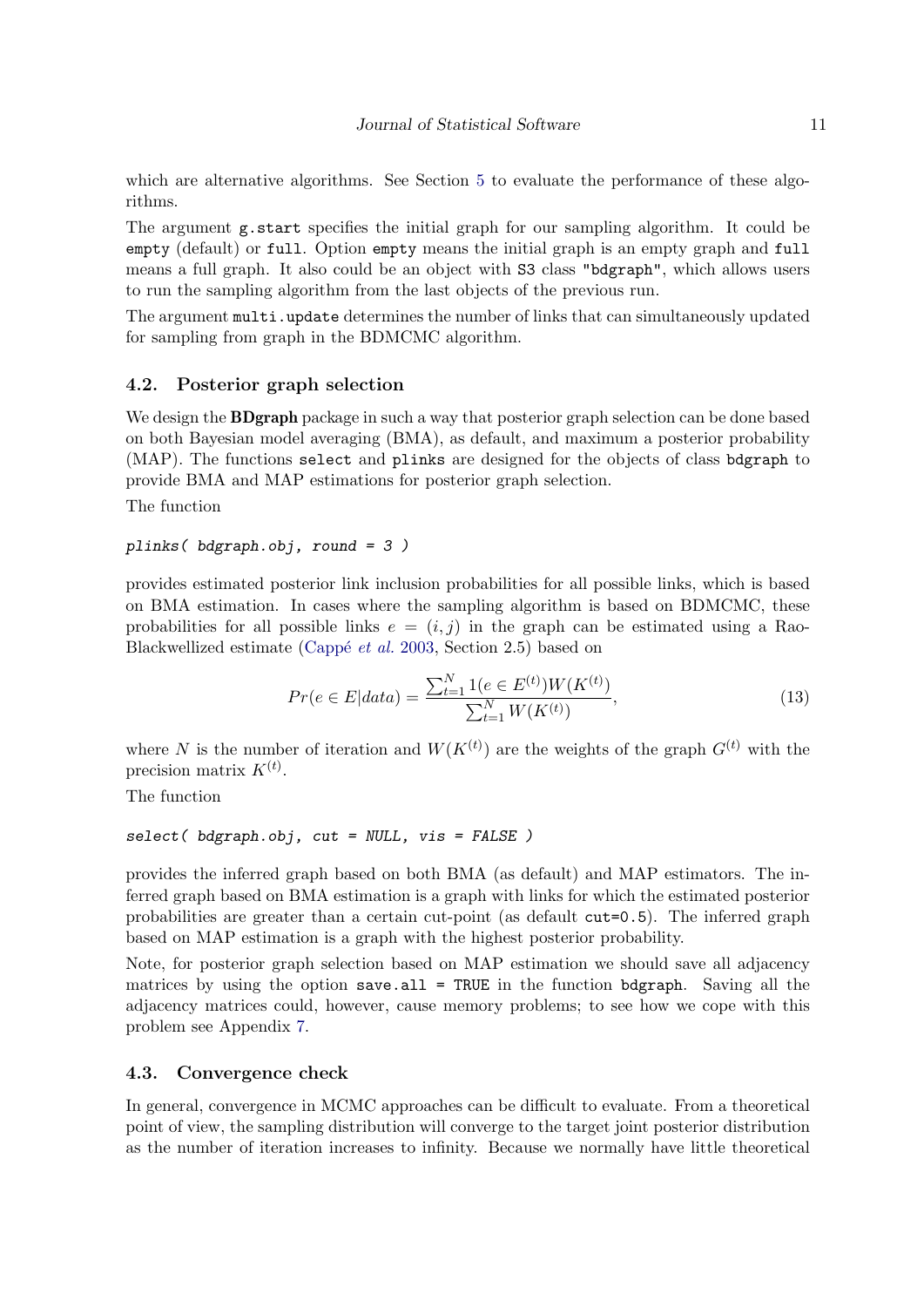insight about how quickly MCMC algorithms converge to the target stationary distribution we therefore rely on post hoc testing of the sampled output. In general, the sample is divided into two parts: a "burn-in" part of the sample and the remainder, in which the chain is considered to have converged sufficiently close to the target posterior distribution. Two questions then arise: How many samples are sufficient? How long should the burn-in period be?

The plotcoda and traceplot are two visualization functions for the objects of class bdgraph that make it possible to check the convergence of the searching algorithms in BDgraph. The function

```
plotcoda( bdgraph.obj, thin = NULL, control = TRUE, main = NULL, \dots)
```
provides the trace of estimated posterior probability of all possible links to check convergence of the searching algorithms. Option control is designed for the case where if control=TRUE (as default) and the dimension  $(p)$  is greater than 15, then 100 links are randomly selected for visualization.

The function

```
traceplot( bdgraph.obj, act = FALSE, pack = FALSE, main = NULL, ... )
```
provides the trace of graph size to check convergence of the searching algorithms. Option acf is for visualization of the autocorrelation functions for graph size; option pacf visualizes the partial autocorrelations.

#### 4.4. Comparison and goodness-of-fit

The functions compare and plotroc are designed to evaluate and compare the performance of the selected graph. These functions are particularly useful for simulation studies. With the function

```
compare( sim.obj, bdgraph.obj, bdgraph.obj2 = NULL, bdgraph.obj3 = NULL,
         colnames = NULL, vis = FALSE )
```
we can evaluate the performance of the Bayesian methods available in our **BDgraph** package and compare them with alternative approaches. This function provides several measures such as the balanced F-score measure [\(Baldi, Brunak, Chauvin, Andersen, and Nielsen 2000\)](#page-29-4), which is defined as follows:

<span id="page-11-0"></span>
$$
F_1\text{-score} = \frac{2\text{TP}}{2\text{TP} + \text{FP} + \text{FN}},\tag{14}
$$

where TP, FP and FN are the number of true positives, false positives and false negatives, respectively. The  $F_1$ -score lies between 0 and 1, where 1 stands for perfect identification and 0 for no true positives.

The function

```
plotroc( sim.obj, bdgraph.obj, bdgraph.obj2 = NULL, cut.num = 20, smooth = FALSE)
```
provides a ROC plot for visualization comparison based on the estimated posterior link inclusion probabilities.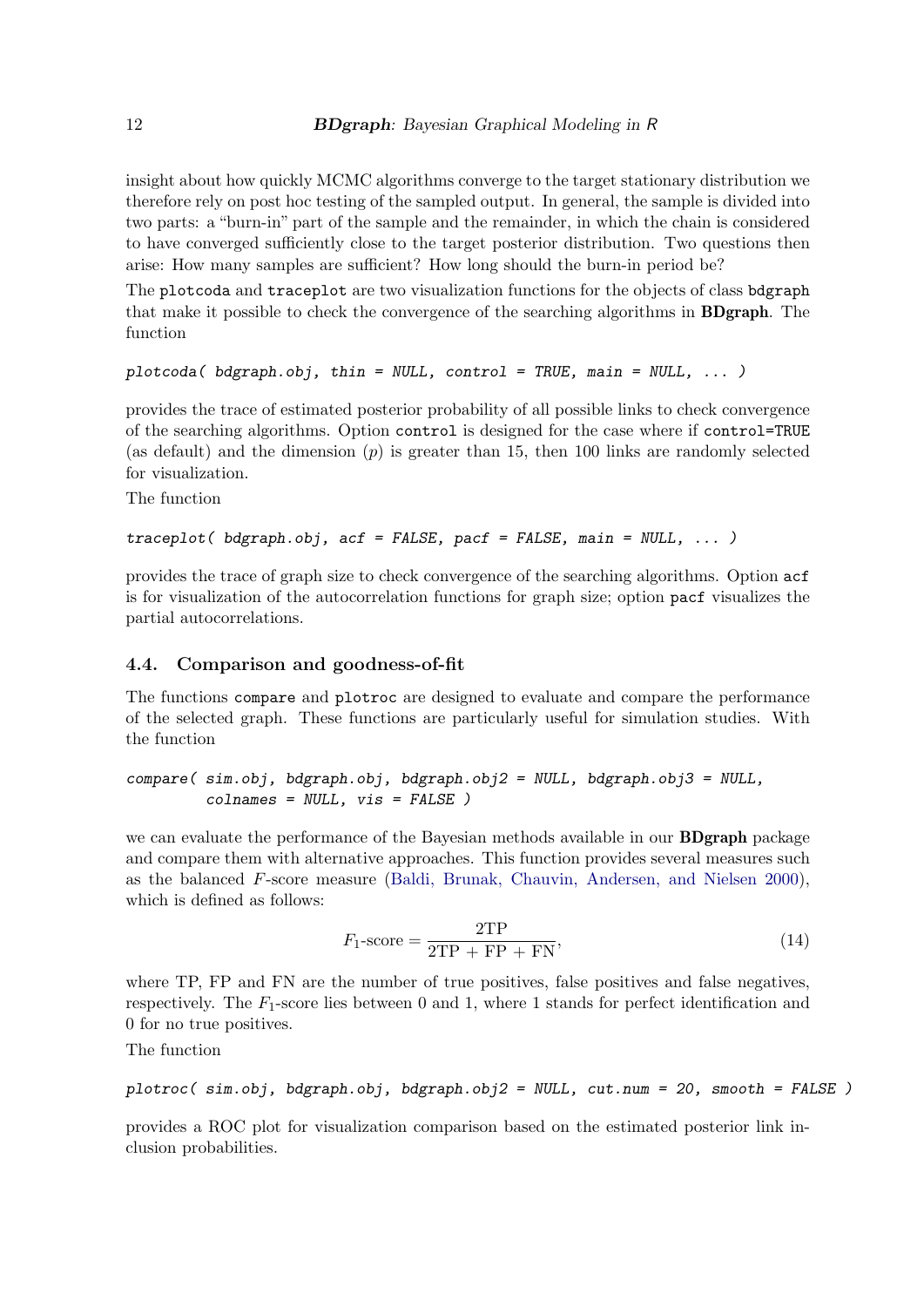#### 4.5. Data simulation

The function bdgraph.sim is designed to simulate different types of datasets with various graph structures. The function

```
bdgraph.sim(n = 2, p = 10, type = "Gaussian", graph = "random", prob = 0.2,
            size = NULL, mean = 0, class = NULL, cut = 4, b = 3, D = diag(p),
            K = NULL, sigma = NULL, vis = FALSE)
```
can simulate multivariate Gaussian, non-Gaussian, discrete and mixed data with different undirected graph structures, including "random", "cluster", "hub", "scale-free", "circle" and "fixed" graphs. Users can specify the type of multivariate data by option type and the graph structure by option graph. They can determine the sparsity level of the obtained graph by using option prob. With this function users can generate mixed data from "count", "ordinal", "binary", "Gaussian" and "non-Gaussian" distributions. bdgraph.sim returns an object of the S3 class type "sim". Functions plot and print work with this object type.

#### 4.6. An example on simulated data

We illustrate the user interface of the **BDgraph** package by use of a simple simulation; for extensive simulation study see Section [5.](#page-16-0) We perform all the computations on an Intel $(R)$ Core(TM) i5 CPU 2.67GHz processor. By using the function bdgraph.sim we simulate 70 observations ( $n = 70$ ) from a multivariate Gaussian distribution with 8 variables ( $p = 8$ ) and "scale-free" graph structure, as below.

 $R$ > data.sim  $\leq$  bdgraph.sim( n = 70, p = 8, type = "Gaussian", graph = "scale-free")  $R$ > round( head( data.sim  $$$  data, 4), 2)

 $[0,1]$   $[0,2]$   $[0,3]$   $[0,4]$   $[0,5]$   $[0,6]$   $[0,7]$   $[0,8]$  $\begin{bmatrix} 1, & -0.74 & 1.10 & 0.47 & -0.89 & -0.40 & 0.10 & -0.30 & -0.49 \end{bmatrix}$  $[2,]$  -0.23 -0.37 -0.38 -0.53 -0.05 0.36 -0.53 -1.02  $[3,]$  0.17 -0.72 -0.20 -0.01 -0.45 -0.12 -0.47 -0.28 [4,] 0.83 -2.02 0.24 1.32 0.32 -0.08 -0.07 -0.88

Since the generated data are Gaussian, we run the BDMCMC algorithm which is based on Gaussian graphical models. For this we choose  $\text{method} = \text{``gem''},$  as follows:

```
R> sample.bdmcmc <- bdgraph( data = data.sim, method = "ggm", iter = 5000,
                             save. all = TRUE)
```
We choose option "save.all = TRUE" to save the samples in order to check convergence of the algorithm. Running this function takes around 3 seconds, as the computational intensive tasks are performed in C++ and interfaced with R.

Since the function bdgraph returns an object of class S3, users can see the summary result as follows

R> summary( sample.bdmcmc )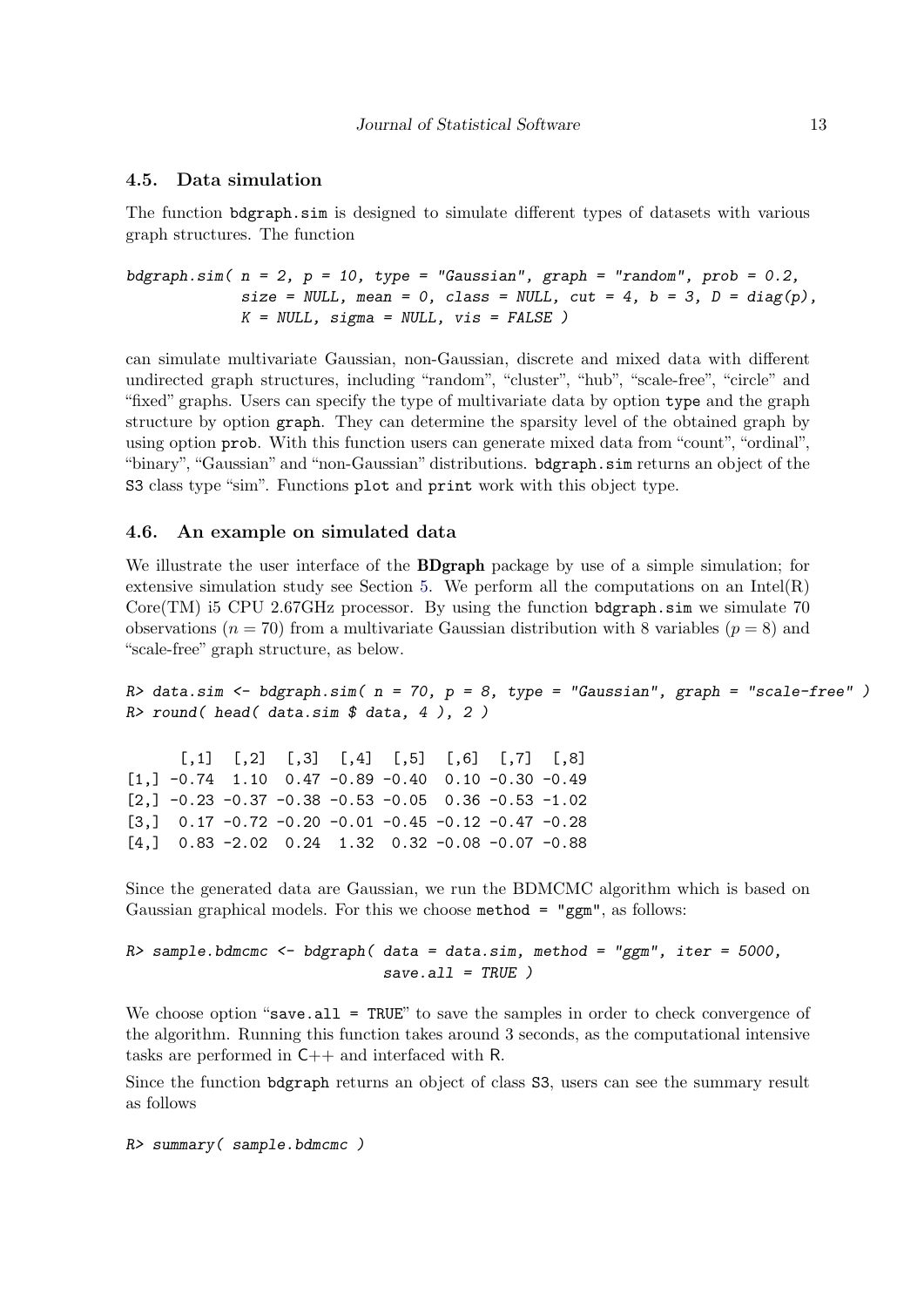#### \$selected\_graph

| $[1,]$ $. 1$ $. 1$ $1$ $1$ $. $ |  |  |  |  |
|---------------------------------|--|--|--|--|
| $[2,]$ 1                        |  |  |  |  |
| $[3,]$                          |  |  |  |  |
| $[4,]$                          |  |  |  |  |
| $[5,]$ 1.                       |  |  |  |  |
| $[6,]$                          |  |  |  |  |
| $[7,]$                          |  |  |  |  |
| $[8,]$                          |  |  |  |  |

#### \$p\_links

|  |  |  | $[1,]$ . 1 0 1.00 0.40 1.00 0.44 0.01                                                                                                                                                                                                                                                                                                                                          |  |
|--|--|--|--------------------------------------------------------------------------------------------------------------------------------------------------------------------------------------------------------------------------------------------------------------------------------------------------------------------------------------------------------------------------------|--|
|  |  |  | $[2,]$ 0.02 0.08 0.03 0.06 0.67                                                                                                                                                                                                                                                                                                                                                |  |
|  |  |  | $[3,] \t i \t i \t i \t j \t i \t j \t j \t i \t j \t i \t j \t j \t j \t j \t i \t j \t j \t j \t j \t i \t j \t j \t j \t i \t j \t i \t j \t i \t j \t i \t j \t i \t j \t i \t j \t i \t j \t i \t j \t i \t j \t i \t j \t i \t j \t i \t j \t i \t j \t i \t j \t i \t j \t i \t j \t i \t j \t i \t j \t i \t j \t i \t j \t i \t j \t i \t j \t i \t j \t i \t j \t i$ |  |
|  |  |  | $[4,]$ 0.02 0.08 0.01 0.45                                                                                                                                                                                                                                                                                                                                                     |  |
|  |  |  |                                                                                                                                                                                                                                                                                                                                                                                |  |
|  |  |  | $[6,]$ 0.21 0.07                                                                                                                                                                                                                                                                                                                                                               |  |
|  |  |  |                                                                                                                                                                                                                                                                                                                                                                                |  |
|  |  |  |                                                                                                                                                                                                                                                                                                                                                                                |  |

#### \$K\_hat

|                                                    |  | $[0,1]$ $[0,2]$ $[0,3]$ $[0,4]$ $[0,5]$ $[0,6]$ $[0,7]$ $[0,8]$ |  |  |
|----------------------------------------------------|--|-----------------------------------------------------------------|--|--|
| $[1,]$ 10.30 3.07 0.00 -2.68 -0.33 3.34 -0.56 0.00 |  |                                                                 |  |  |
| $[2,]$ 3.07 3.17 0.00 0.01 0.04 -0.01 0.03 -0.53   |  |                                                                 |  |  |
| $[3,]$ 0.00 0.00 7.60 0.00 0.00 -0.08 0.00 0.00    |  |                                                                 |  |  |
| $[4, ] -2.68 0.01 0.00 2.31 -0.01 0.05 0.00 0.28$  |  |                                                                 |  |  |
| $[5,]$ -0.33 0.04 0.00 -0.01 6.19 0.01 -7.16 0.00  |  |                                                                 |  |  |
| $[6,]$ 3.34 -0.01 -0.08 0.05 0.01 7.48 0.23 0.02   |  |                                                                 |  |  |
| $[7,]$ -0.56 0.03 0.00 0.00 -7.16 0.23 14.07 0.00  |  |                                                                 |  |  |
| $[8,]$ 0.00 -0.53 0.00 0.28 0.00 0.02 0.00 3.92    |  |                                                                 |  |  |

The summary results are the adjacency matrix of the selected graph (selected\_graph) based on BMA estimation, the estimated posterior probabilities of all possible links (p\_links) and the estimated precision matrix (K\_hat).

In addition, the function summary reports a visualization summary of the results as we can see in Figure [3.](#page-14-0) At the top-left is the graph with the highest posterior probability. The plot at the top-right gives the estimated posterior probabilities of all the graphs which are visited by the BDMCMC algorithm; it indicates that our algorithm visits more than 100 different graphs and the posterior probability of the selected graph is around 0.39. The plot at the bottomleft gives the estimated posterior probabilities of the size of the graphs; it indicates that our algorithm visited mainly graphs with sizes between 5 and 11 links. At the bottom-right is the trace of our algorithm based on the size of the graphs.

The function compare provides several measures to evaluate the performance of our algorithms and compare them with alternative approaches with respect to the true graph structure. To evaluate the performance of our BDMCMC algorithm (Algorithms [2\)](#page-6-4) and compare it with that of an alternative algorithm, we also run the RJMCMC algorithm under the same conditions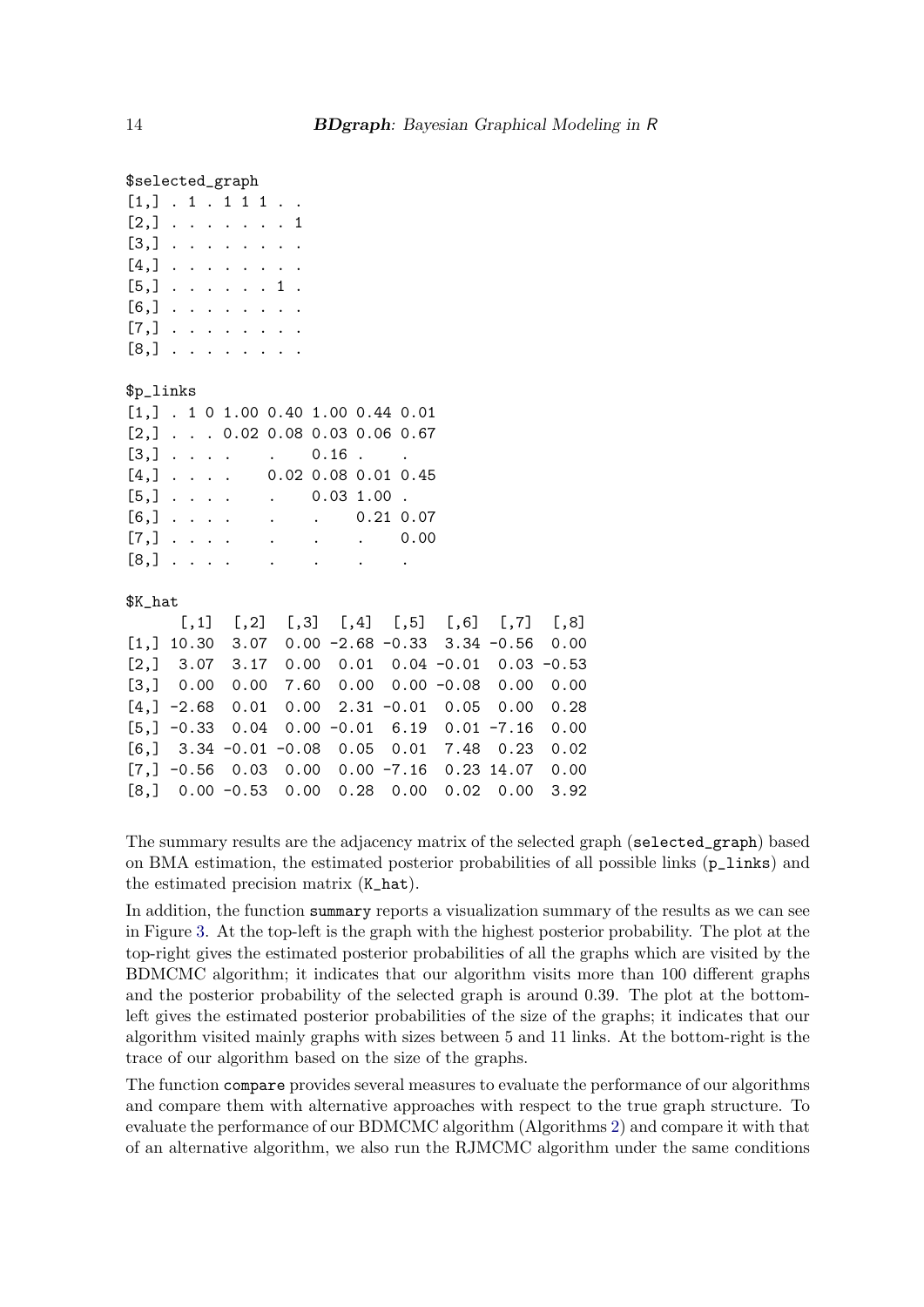

<span id="page-14-0"></span>Figure 3: Visualization summary of simulation data based on output of bdgraph function. The figure at the top-left is the inferred graph with the highest posterior probability. The figure at the top-right gives the estimated posterior probabilities of all visited graphs. The figure at the bottom-left gives the estimated posterior probabilities of all visited graphs based on the size of the graphs. The figure at in the bottom-right is the trace of our algorithm based on the size of the graphs.

as below.

 $R$ > sample.rjmcmc <- bdgraph( data = data.sim, algorithm = "rjmcmc", iter = 10000)

where the sampling algorithm from the joint posterior distribution is based on the RJMCMC algorithm.

Users can compare the performance of these two algorithms by using the code

R> plotroc( data.sim, sample.bdmcmc, sample.rjmcmc )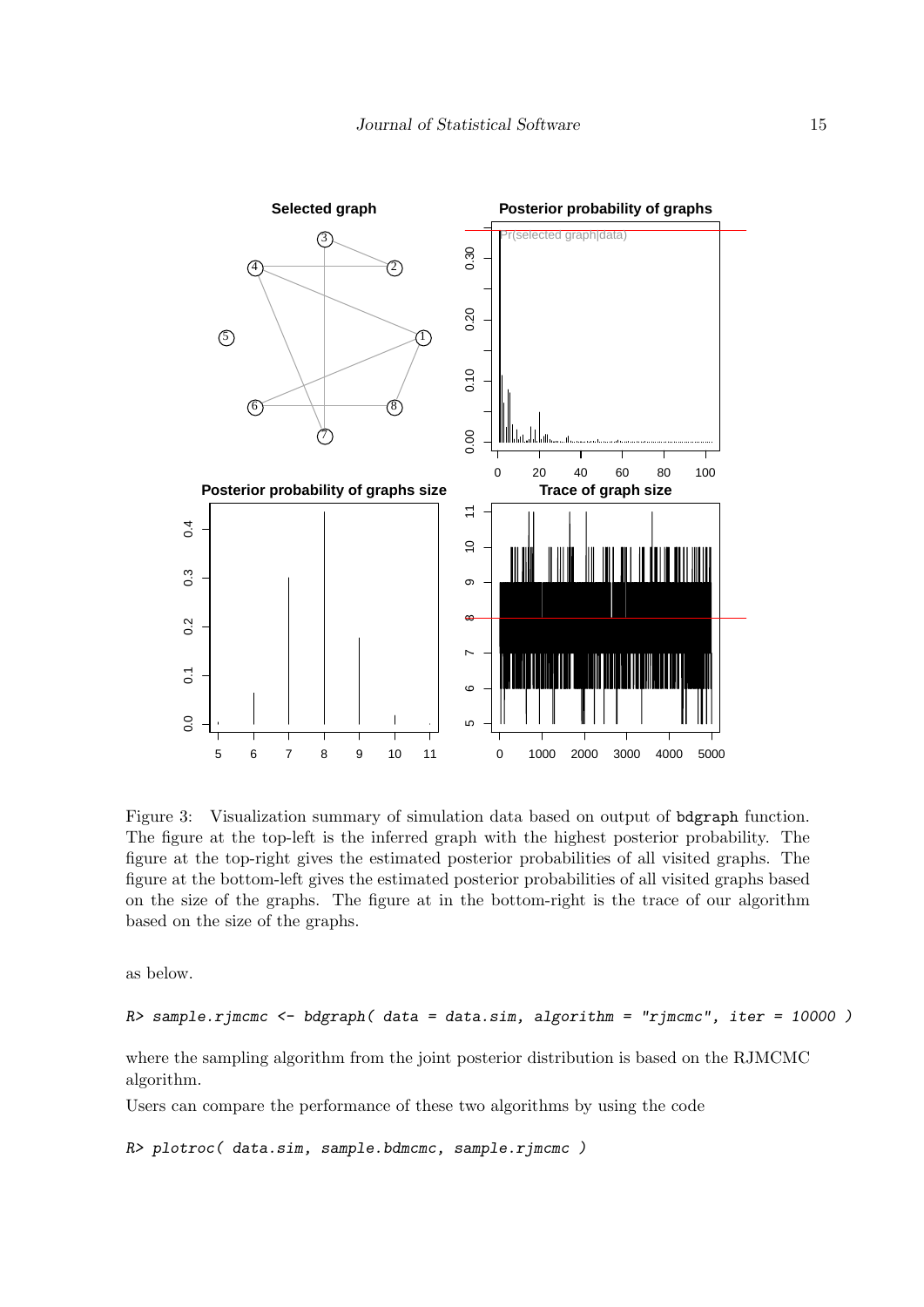<span id="page-15-0"></span>

Figure 4: ROC plot to compare the performance of the BDMCMC and RJMCMC algorithms for a simulated toy example.

which visualizes an ROC plot for both algorithms, BDMCMC and RJMCMC; see Figure [4.](#page-15-0) We can also compare the performance of those algorithms by using the compare function as follows:

```
R> compare( data.sim, sample.bdmcmc, sample.rjmcmc,
            colnames = c("True graph", "BDMCMC", "RJMCMC" ) )
```

|                     | True graph | BDMCMC            | RJMCMC            |  |
|---------------------|------------|-------------------|-------------------|--|
| true positive       |            | 5                 | 5                 |  |
| true negative       | 21         | 18                | 19                |  |
| false positive      | 0          | 3                 | 2                 |  |
| false negative      | 0          | $\mathcal{D}_{1}$ | $\mathcal{D}_{1}$ |  |
| true positive rate  | 1          | 0.71              | 0.71              |  |
| false positive rate | 0          | 0.14              | 0.10              |  |
| accuracy            | 1          | 0.82              | 0.86              |  |
| balanced F-score    | 1          | 0.67              | 0.71              |  |
| positive predictive |            | 0.63              | 0.71              |  |

The results show that for this specific simulated example both algorithms have more or less the same performance; for comprehensive comparison see next section.

In this simulation example, we run both BDMCMC and RJMCMC algorithms for 10, 000 iterations, 5, 000 of them as burn-in. To check whether the number of iterations is enough and to monitoring the convergence of our both algorithm, we run

```
R> plotcoda( sample.bdmcmc )
R> plotcoda( sample.rjmcmc )
```
The results in Figure [5](#page-16-1) indicate that our BDMCMC algorithm converges faster with compare with RJMCMC algorithm.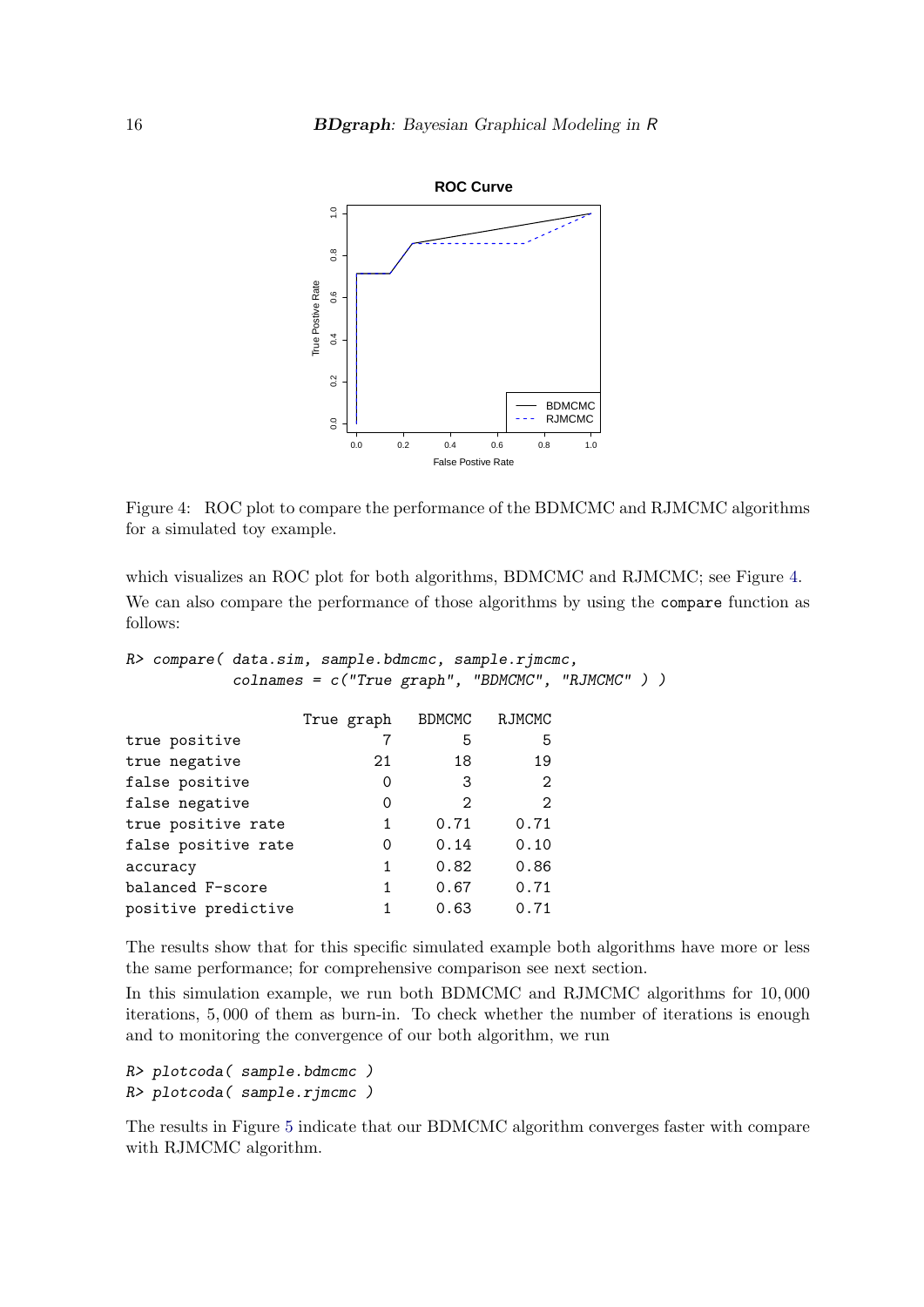

Figure 5: Plot for monitoring the convergence based on the trace of estimated posterior probability of all possible links for the BDMCMC algorithm (left) and the RJMCMC algorithm (right).

## <span id="page-16-1"></span>5. Extensive simulation study

<span id="page-16-0"></span>In this section we present a comprehensive simulation study to investigate the performance and capability of the Bayesian methods implemented in our BDgraph package and compare them with two frequentist approaches, which are available in the huge package (Zhao *[et al.](#page-32-5)* [2014;](#page-32-5) [Zhao, Liu, Roeder, Lafferty, and Wasserman 2012\)](#page-32-9). All the simulation studies were performed in parallel on a 450 batch nodes with 12 cores and 24 GB of memory, running Linux.

We consider 6 various kinds of synthetic graphical models with  $p$  nodes:

- 1. *Random:* A graph in which links are randomly generated from independent Bernoulli distributions with probability  $2/(p-1)$  and the corresponding precision matrix is generated from  $K \sim W_G(3, I_p)$ .
- 2. *Cluster:* A graph in which the number of clusters is  $max\{2, [p/20]\}$ . Each cluster has the same structure as the random graph. The corresponding precision matrix is generated from  $K \sim W_G(3, I_p)$ .
- 3. *Scale-free:* A graph which has a power-law degree distribution generated by the Barabasi-Albert algorithm (Albert and Barabási 2002). The corresponding precision matrix is generated from  $K \sim W_G(3, I_p)$ .
- 4. *Hub:* A graph in which every node is connected to one node, and the corresponding precision matrix is generated from  $K \sim W_G(3, I_p)$ .
- 5. *AR(2):* A graph with  $k_{ii} = 1$ ,  $k_{i,i-1} = k_{i-1,i} = 0.5$ , and  $k_{i,i-2} = k_{i-2,i} = 0.25$ , and  $k_{ij} = 0$  otherwise.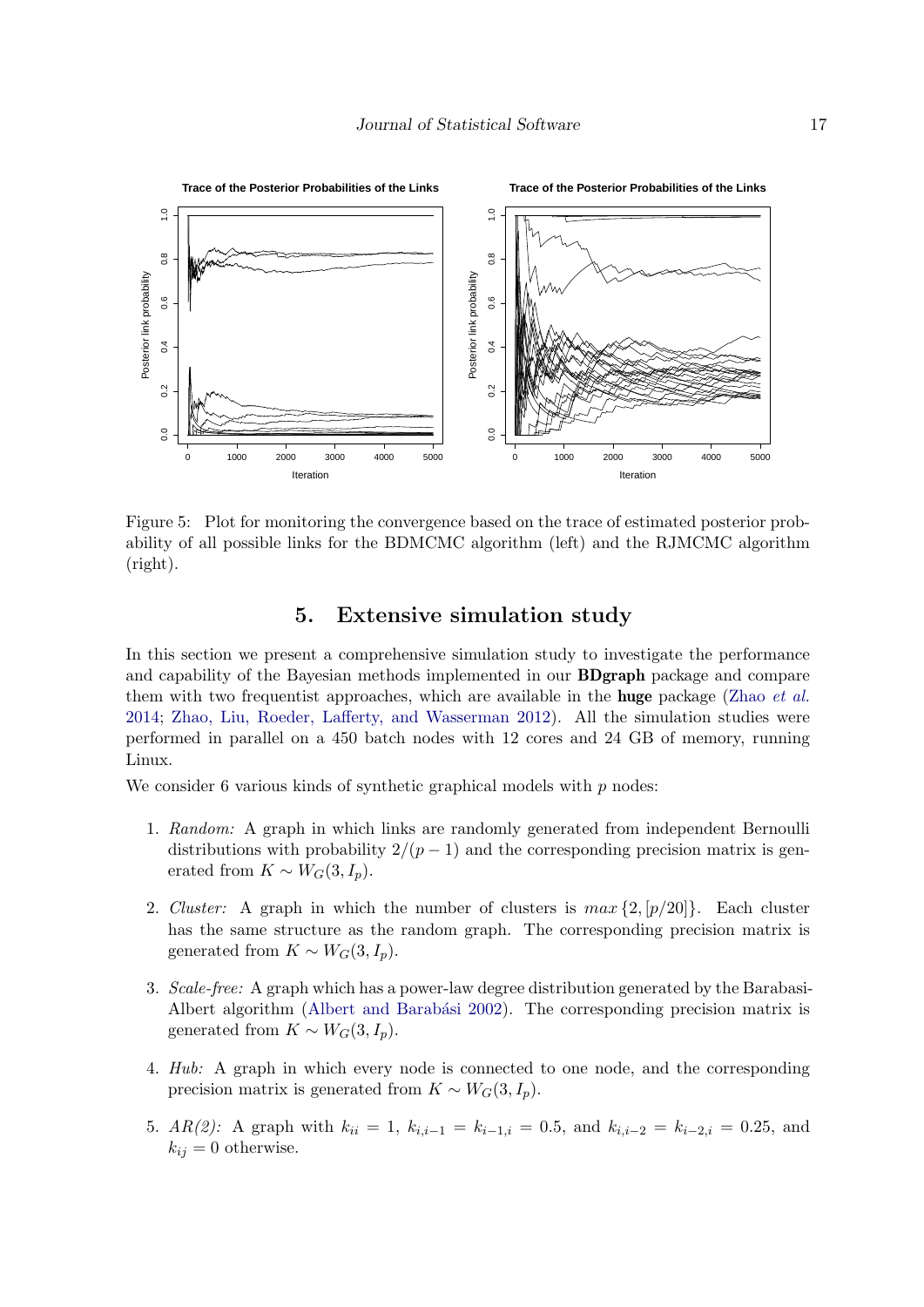6. *Circle:* A graph with  $k_{ii} = 1$ ,  $k_{i,i-1} = k_{i-1,i} = 0.5$ , and  $k_{1p} = k_{p1} = 0.4$ , and  $k_{ij} = 0$ otherwise.

For each graphical model, we consider various scenarios based on a different number of variables  $p = \{20, 50, 100, 150, 200\}$  and sample sizes  $n = \{p, 2p\}$ . We generate data from p dimensional multivariate normal distribution,  $N_p(0, K)$ , using function bdgraph.sim in the BDgraph package. Here we present a summary of the results; all simulation results are available in the Supplementary Materials.

For each scenario, we evaluate the performance of our BDgraph package with two types of sampling algorithms, BDMCMC and RJMCMC. Users can run these algorithms by running the bdgraph function with option algorithm = "bdmcmc" or "rjmcmc". We run both algorithms in the same situation with 100, 000 iterations and 50, 000 as burn-in.

## 5.1. Performance of our sampling algorithms

We are interested in evaluating the performance of our Bayesian framework based on both of our sampling algorithms, BDMCMC and RJMCMC, as well as the performance of those algorithms based on two different posterior graph estimations, Bayesian model averaging (BMA) and maximum a posterior probability (MAP). As we explain in Section [4.2,](#page-10-0) for BMA the inferred graph is a graph with links for which the estimated posterior probabilities are greater than cut-point 0.5, the default of the package. For MAP the inferred graph is one with the highest posterior probability.

Table [1](#page-18-0) reports the average  $F_1$ -score [\(14\)](#page-11-0) with standard errors in parentheses, where we have repeated the experiments 50 times. The BMA performs better, as its  $F_1$ -score is greater than MAP in all cases for both algorithms. To compare the two algorithms: although the BDMCMC algorithm is computationally expensive, it converges faster, especially for high cases of p. Similar patterns can also be found on the averaged ROC curves in Figures [7](#page-22-0) and [8.](#page-23-0)

Figure [6](#page-19-0) displays the minutes taken for versus  $p$  and 1000 sweeps for both BDMCMC and RJMCMC algorithms. As we can see, the RJMCMC algorithm is computationally faster than the BDMCMC algorithm. The main difference between our BDMCMC algorithm and RJMCMC is that in step one of our BDMCMC algorithm, to find one link to add/delete for a new graph we scan through all the possible links which requires the calculation of all the birth and death rates; this is computationally expensive. By contrast, with the RJMCMC algorithm, to choose a new graph we randomly choose one link to add/delete to the new graph, which is computationally quite cheap. Note, however, that although choosing a new graph with the RJMCMC algorithm is fast it is not efficient; as a result this algorithm, compared to the BDMCMC, needs more iterations to converge.

Table [2](#page-19-1) reports the memory usage of our BDMCMC algorithm for both BMA and MAP estimations. As the results show, the MAP estimation requires more memory as compared to BMA, since for the MAP estimation we need to save all the graphs visited by our sampling algorithm. However, we have implemented an efficient way to document the adjacency matrices of all the visited graphs by our sampling algorithm; see Appendix [7.](#page-27-0)

To summarize, the results indicate for our Bayesian framework that (1) the BMA estimation globally performs better than MAP and (2) the BDMCMC algorithm is computationally more expensive but converges faster than the RJMCMC algorithm.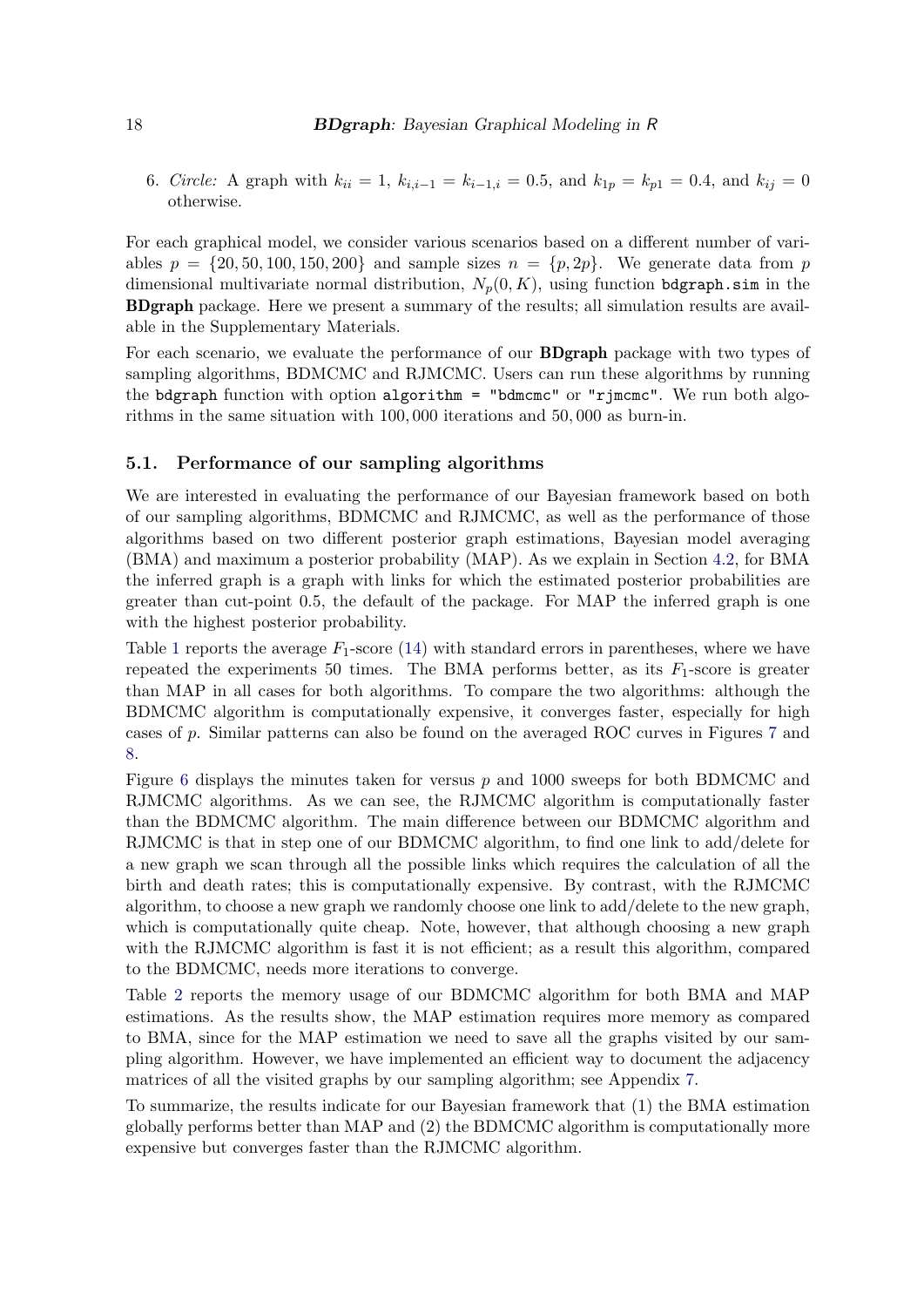<span id="page-18-0"></span>Table 1: This table presents the  $F_1$ -score measure of our Bayesian method based on two sampling algorithms (BDMCMC and RJMCMC), as well as the performance of those algorithms based on two different posterior graph estimations, Bayesian model averaging (BMA) and the maximum a posterior probability (MAP). The result is for 6 different graphs with various number of variables  $p = \{20, 50, 100\}$  and different number of observations  $(n = \{p, 2p\})$ , with 50 replications, and standard deviations are in parentheses. The  $F_1$ -score reaches its best score at 1 and its worst at 0. The best methods are boldfaced.

|              |     |            |            | <b>BDMCMC</b> | RJMCMC     |            |
|--------------|-----|------------|------------|---------------|------------|------------|
| $\mathbf{p}$ | n   | graph      | MAP        | <b>BAE</b>    | MAP        | <b>BAE</b> |
|              |     | random     | 0.41(0.08) | 0.43(0.07)    | 0.36(0.06) | 0.44(0.06) |
|              |     | scale-free | 0.35(0.11) | 0.36(0.11)    | 0.24(0.05) | 0.36(0.09) |
| 20           | 20  | cluster    | 0.45(0.08) | 0.48(0.09)    | 0.36(0.05) | 0.47(0.09) |
|              |     | hub        | 0.25(0.08) | 0.26(0.08)    | 0.21(0.04) | 0.32(0.07) |
|              |     | AR2        | 0.4(0.08)  | 0.41(0.08)    | 0.4(0.06)  | 0.46(0.09) |
|              |     | circle     | 0.9(0.07)  | 0.91(0.07)    | 0.56(0.08) | 0.8(0.11)  |
|              |     | random     | 0.54(0.08) | 0.56(0.08)    | 0.42(0.05) | 0.55(0.08) |
|              |     | scale-free | 0.51(0.15) | 0.51(0.15)    | 0.31(0.08) | 0.5(0.12)  |
| 20           | 40  | cluster    | 0.57(0.08) | 0.58(0.08)    | 0.43(0.06) | 0.58(0.09) |
|              |     | hub        | 0.36(0.11) | 0.38(0.1)     | 0.27(0.06) | 0.41(0.1)  |
|              |     | AR2        | 0.58(0.07) | 0.58(0.07)    | 0.53(0.08) | 0.65(0.06) |
|              |     | circle     | 0.97(0.03) | 0.98(0.02)    | 0.8(0.07)  | 0.96(0.04) |
|              |     | random     | 0.39(0.04) | 0.42(0.05)    | 0.37(0.02) | 0.42(0.03) |
|              |     | scale-free | 0.27(0.09) | 0.29(0.1)     | 0.15(0.03) | 0.31(0.06) |
| 50           | 50  | cluster    | 0.42(0.05) | 0.43(0.06)    | 0.39(0.03) | 0.47(0.03) |
|              |     | hub        | 0.24(0.1)  | 0.27(0.11)    | 0.14(0.03) | 0.27(0.04) |
|              |     | AR2        | 0.62(0.06) | 0.62(0.05)    | 0.43(0.04) | 0.64(0.05) |
|              |     | circle     | 0.98(0.01) | 0.99(0.01)    | 0.56(0.06) | 0.76(0.06) |
|              |     | random     | 0.51(0.05) | 0.54(0.05)    | 0.42(0.02) | 0.52(0.03) |
|              |     | scale-free | 0.47(0.11) | 0.49(0.12)    | 0.22(0.04) | 0.47(0.07) |
| 50           | 100 | cluster    | 0.55(0.04) | 0.58(0.05)    | 0.47(0.03) | 0.61(0.03) |
|              |     | hub        | 0.41(0.14) | 0.43(0.15)    | 0.2(0.06)  | 0.42(0.09) |
|              |     | AR2        | 0.85(0.03) | 0.85(0.03)    | 0.62(0.03) | 0.85(0.03) |
|              |     | circle     | 1(0.01)    | 1(0.01)       | 0.85(0.05) | 0.81(0.06) |
|              |     | random     | 0.36(0.02) | 0.36(0.02)    | 0.36(0.01) | 0.37(0.01) |
|              |     | scale-free | 0.23(0.12) | 0.24(0.13)    | 0.12(0.02) | 0.21(0.04) |
| 100          | 100 | cluster    | 0.39(0.03) | 0.4(0.03)     | 0.43(0.02) | 0.46(0.02) |
|              |     | hub        | 0.19(0.1)  | 0.2(0.11)     | 0.11(0.02) | 0.18(0.04) |
|              |     | AR2        | 0.79(0.02) | 0.8(0.02)     | 0.47(0.02) | 0.72(0.03) |
|              |     | circle     | 1(0.00)    | 1(0.00)       | 0.43(0.05) | 0.44(0.04) |
|              |     | random     | 0.47(0.04) | 0.48(0.05)    | 0.4(0.02)  | 0.42(0.02) |
|              |     | scale-free | 0.42(0.11) | 0.44(0.11)    | 0.17(0.04) | 0.32(0.06) |
| 100          | 200 | cluster    | 0.5(0.05)  | 0.5(0.05)     | 0.51(0.02) | 0.59(0.02) |
|              |     | hub        | 0.39(0.1)  | 0.4(0.1)      | 0.15(0.03) | 0.28(0.05) |
|              |     | AR2        | 0.91(0.02) | 0.91(0.02)    | 0.6(0.02)  | 0.86(0.02) |
|              |     | circle     | 1(0.00)    | 1(0.00)       | 0.52(0.03) | 0.52(0.05) |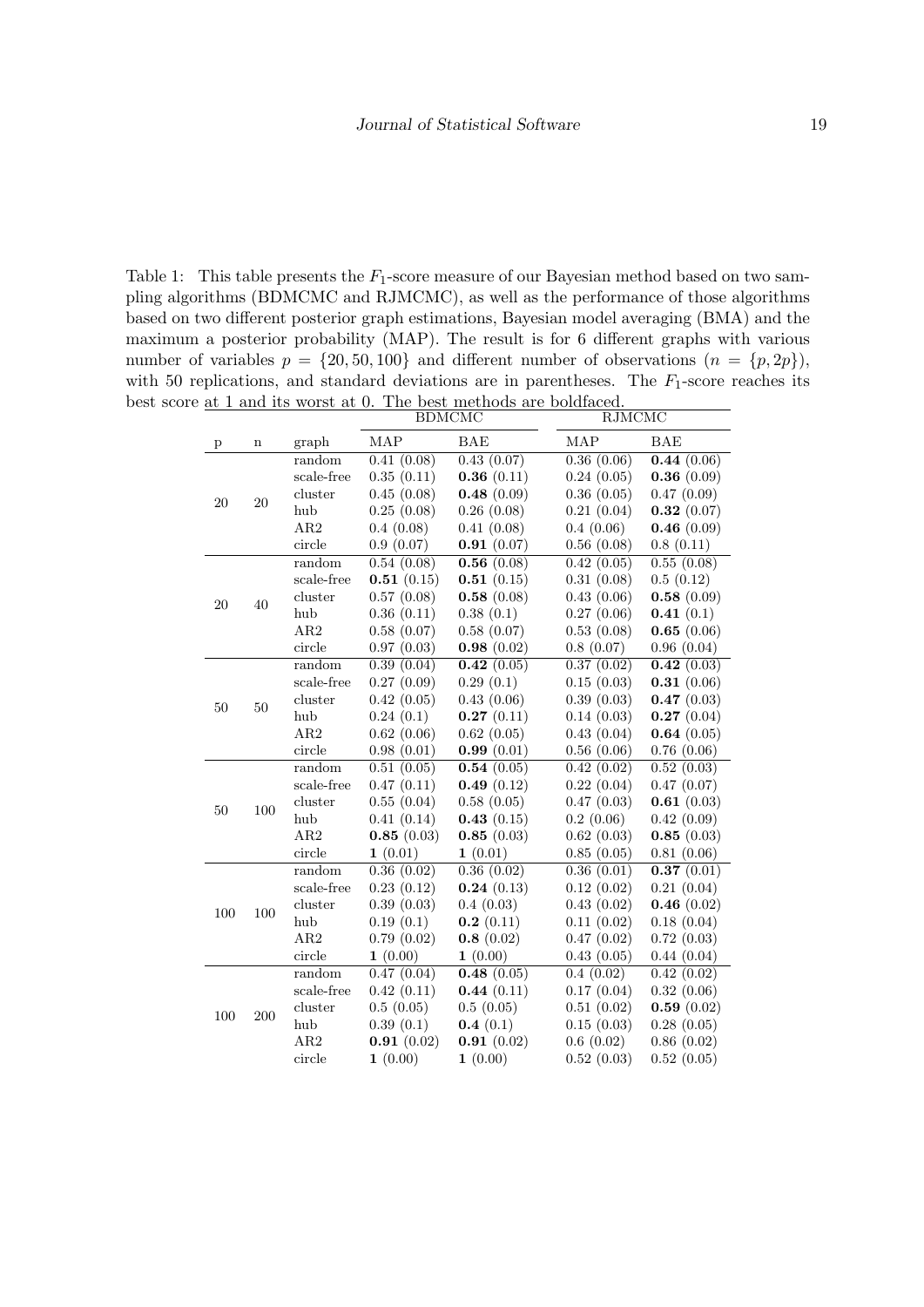

Figure 6: Time in minutes for 1000 iterations for versus number of nodes (p) for both BDMCMC and RJMCMC algorithms.

<span id="page-19-1"></span>Table 2: Memory usage in megabytes for versus number of nodes (p) with 100, 000 iterations for our sampling algorithms with both BMA and MAP estimations.

<span id="page-19-0"></span>

| D   | 20   | 50   | 100   | 150   | 200   |
|-----|------|------|-------|-------|-------|
| BMA | 0.01 | 0.1  | 0.3   | 0.7   | 1.2   |
| MAP | 14.5 | 64.1 | 241.7 | 538.8 | 955.4 |

#### 5.2. Comparison with frequentist methods

Here we present the summary of our comparison of the Bayesian approaches of our **BDgraph** package with two frequentist approaches, the graphical lasso (glasso) [\(Friedman](#page-30-2) *et al.* [2008\)](#page-30-2) and the Meinshausen-Buhlmann graph estimation (mb) [\(Meinshausen and Buhlmann 2006\)](#page-31-4), both of which are available in the huge package.

Table [3](#page-20-0) presents the averaged  $F_1$ -score with standard errors in parentheses, corresponding to our Bayesian approach based on the BDMCMC algorithm and the two frequentist methods, glasso and mb, with different regularization parameter selection approaches available in the huge package. For our Bayesian approach, the inferred graph is selected based on a BMA estimator with cut-point 0.5 as a default of function select in our BDgraph package. For the glasso and mb methods, the inferred graph is selected by determining the regularization parameter  $\lambda$  which controls the sparsity of the inferred graph. The inferred graphs in the glasso and mb methods are quite sensitive to the values of  $\lambda$ , since different  $\lambda$ 's lead to different graph structures (Vujačić, Abbruzzo, and Wit 2015). For the glasso methods, we consider three different regularization parameter selection approaches for choosing  $\lambda$ : rotation information criterion (ric) [\(Zhao](#page-32-9) *et al.* [2012\)](#page-32-9), the stability approach to regularization selection (stars) [\(Liu, Roeder, and Wasserman 2010\)](#page-31-15), and the extended Bayesian information criterion (ebic) [\(Foygel and Drton 2010\)](#page-30-12). These approaches are available in the huge package. For the mb method, we consider two regularization parameter selection approaches, namely ric and star.

Based on Table [3,](#page-20-0) we see that our Bayesian method performs better than the glasso and mb approaches except for hub graphs. The results in the table show the performance of both the glasso and mb methods is quite sensitive to their regularization parameter selection approaches. Both the glasso and mb methods have good performance in some cases and substantially deteriorate in other cases. For example, the mb approach with stars criterion for scale-free graphs has good performance, but not for circle and random graphs.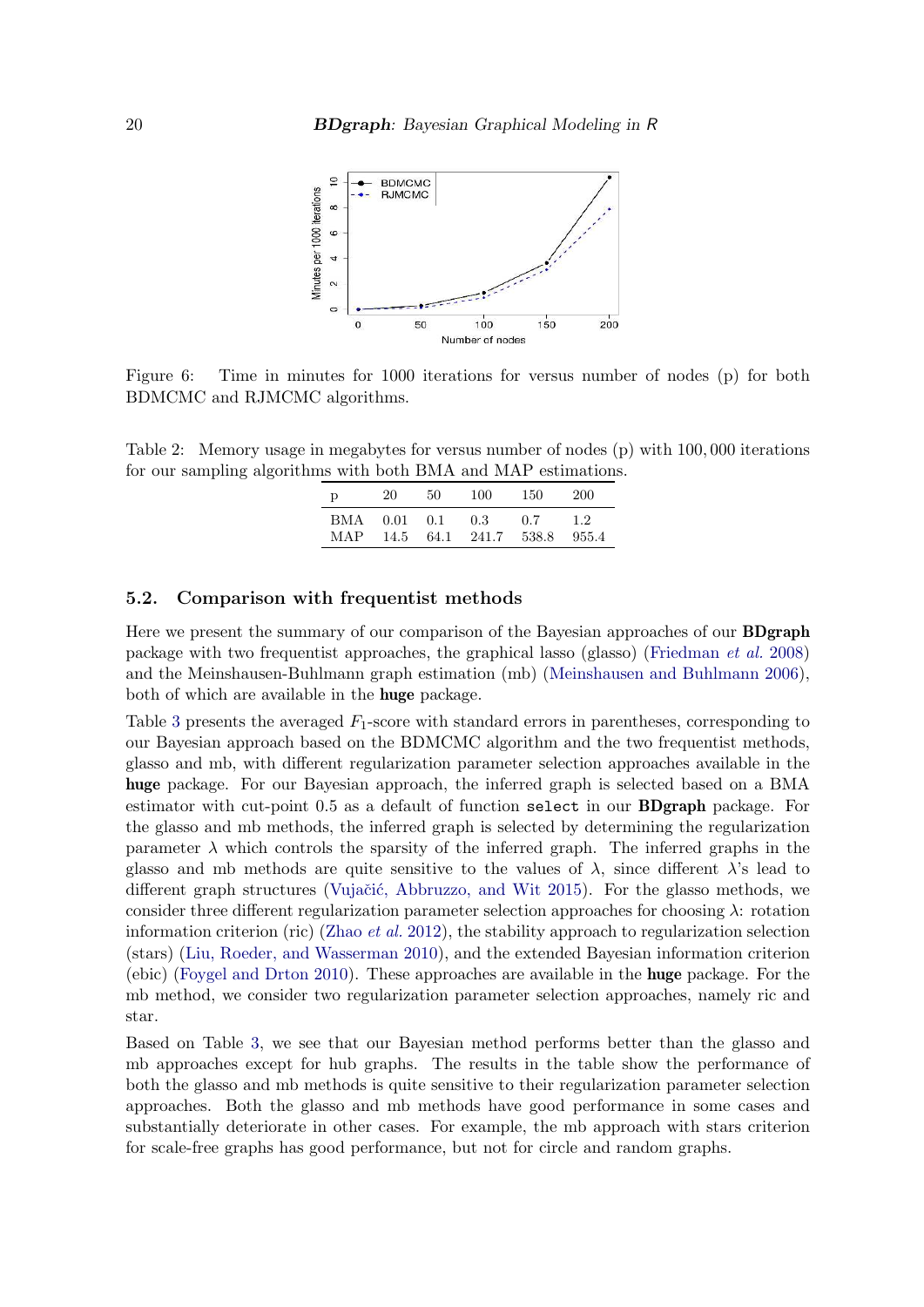<span id="page-20-0"></span>Table 3: This table presents the  $F_1$ -score measure of our Bayesian method (BDMCMC) and glasso and mb methods from the huge package for 6 different graphs with various number of variables  $p = \{20, 50, 150, 200\}$  and different number of observations  $(n = \{p, 2p\})$ , with 50 replications, and standard deviations are in parentheses. The  $F_1$ -score reaches its best score at 1 and its worst at 0. The best methods are boldfaced.

|        |             |                               |               |            | glasso     |                            | mb         |            |
|--------|-------------|-------------------------------|---------------|------------|------------|----------------------------|------------|------------|
| p      | $\mathbf n$ |                               | <b>BDMCMC</b> | ric        | stars      | ebic                       | ric        | stars      |
|        |             | random                        | 0.43(0.07)    | 0.38(0.12) | 0.21(0.14) | 0.00(0.00)                 | 0.39(0.12) | 0.29(0.12) |
|        |             | scale-free                    | 0.36(0.11)    | 0.29(0.15) | 0.28(0.19) | 0.00(0.00)                 | 0.31(0.17) | 0.34(0.18) |
|        |             | cluster                       | 0.48(0.09)    | 0.41(0.14) | 0.29(0.18) | 0.00(0.00)                 | 0.41(0.14) | 0.33(0.15) |
| 20     | $20\,$      | hub                           | 0.26(0.08)    | 0.27(0.11) | 0.15(0.17) | 0.00(0.00)                 | 0.26(0.13) | 0.23(0.18) |
|        |             | AR2                           | 0.41(0.08)    | 0.00(0.01) | 0.1(0.11)  | 0.00(0.00)                 | 0.00(0.01) | 0.12(0.1)  |
|        |             | circle                        | 0.91(0.07)    | 0.00(0.00) | 0.03(0.14) | 0.00(0.00)                 | 0.00(0.00) | 0.83(0.18) |
|        |             | random                        | 0.56(0.08)    | 0.46(0.1)  | 0.36(0.13) | 0.01(0.06)                 | 0.5(0.12)  | 0.47(0.1)  |
|        |             | scale-free                    | 0.51(0.15)    | 0.33(0.15) | 0.45(0.16) | 0.00(0.00)                 | 0.37(0.19) | 0.55(0.17) |
|        |             | cluster                       | 0.58(0.08)    | 0.47(0.15) | 0.49(0.11) | 0.04(0.14)                 | 0.49(0.13) | 0.52(0.12) |
| 20     | 40          | hub                           | 0.38(0.1)     | 0.26(0.11) | 0.36(0.15) | 0.00(0.00)                 | 0.29(0.14) | 0.44(0.15) |
|        |             | AR2                           | 0.58(0.07)    | 0.01(0.03) | 0.27(0.12) | 0.00(0.00)                 | 0.01(0.03) | 0.3(0.12)  |
|        |             | circle                        | 0.98(0.02)    | 0.00(0.00) | 0.04(0.15) | 0.39(0.03)                 | 0.00(0.00) | 0.86(0.05) |
|        |             | $\mathop{\mathrm{random}}$    | 0.46(0.03)    | 0.38(0.05) | 0.21(0.1)  | 0.00(0.00)                 | 0.38(0.11) | 0.34(0.03) |
|        |             | $_{\mbox{\small scale-free}}$ | 0.39(0.11)    | 0.28(0.16) | 0.43(0.12) | 0.00(0.00)                 | 0.34(0.22) | 0.53(0.07) |
|        |             | cluster                       | 0.49(0.08)    | 0.36(0.17) | 0.48(0.05) | 0.00(0.00)                 | 0.41(0.21) | 0.44(0.1)  |
| $50\,$ | 50          | hub                           | 0.37(0.15)    | 0.25(0.16) | 0.37(0.07) | 0.00(0.00)                 | 0.3(0.22)  | 0.47(0.1)  |
|        |             | AR2                           | 0.66(0.04)    | 0.00(0.00) | 0.41(0.06) | 0.00(0.00)                 | 0.00(0.00) | 0.47(0.04) |
|        |             | circle                        | 0.98(0.01)    | 0.00(0.00) | 0.28(0.13) | 0.28(0.01)                 | 0.00(0.00) | 0.47(0.33) |
|        |             | random                        | 0.6(0.03)     | 0.4(0.06)  | 0.31(0.05) | 0.12(0.19)                 | 0.46(0.07) | 0.44(0.06) |
|        |             | scale-free                    | 0.49(0.09)    | 0.4(0.12)  | 0.49(0.08) | 0.05(0.16)                 | 0.49(0.17) | 0.6(0.07)  |
|        |             | cluster                       | 0.59(0.08)    | 0.39(0.17) | 0.53(0.06) | 0.12(0.2)                  | 0.44(0.2)  | 0.53(0.08) |
| $50\,$ | 100         | hub                           | 0.47(0.1)     | 0.29(0.13) | 0.42(0.1)  | 0.02(0.06)                 | 0.42(0.23) | 0.58(0.05) |
|        |             | AR2                           | 0.86(0.03)    | 0.03(0.02) | 0.59(0.03) | 0.00(0.00)                 | 0.03(0.03) | 0.67(0.03) |
|        |             | circle                        | 1(0.01)       | 0.00(0.00) | 0.26(0.05) | 0.28(0.01)                 | 0.00(0.00) | 0.00(0.00) |
|        |             | random                        | 0.45(0.03)    | 0.26(0.11) | 0.23(0.12) | 0.11(0.15)                 | 0.23(0.11) | 0.1(0.16)  |
|        |             | scale-free                    | 0.33(0.1)     | 0.35(0.22) | 0.34(0.12) | 0.00(0.00)                 | 0.46(0.3)  | 0.42(0.07) |
|        |             | cluster                       | 0.51(0.1)     | 0.34(0.24) | 0.46(0.04) | 0.38(0.22)                 | 0.4(0.3)   | 0.48(0.19) |
| 150    | 150         | hub                           | 0.32(0.09)    | 0.36(0.13) | 0.32(0.05) | 0.02(0.07)                 | 0.52(0.22) | 0.39(0.07) |
|        |             | AR2                           | 0.85(0.01)    | 0(0.01)    | 0.53(0.03) | 0.00(0.00)                 | 0.00(0.00) | 0.64(0.04) |
|        |             | circle                        | 1(0.00)       | 0.00(0.00) | 0.00(0.00) | 0.19(0.01)                 | 0.00(0.00) | 0.00(0.00) |
|        |             | random                        | 0.58(0.02)    | 0.34(0.06) | 0.26(0.01) | 0.35(0.04)                 | 0.31(0.09) | 0.23(0.12) |
|        |             | scale-free                    | 0.46(0.05)    | 0.41(0.12) | 0.38(0.13) | 0.37(0.14)                 | 0.72(0.09) | 0.64(0.07) |
| 150    | 300         | cluster                       | 0.56(0.06)    | 0.56(0.08) | 0.58(0.06) | 0.56(0.05)                 | 0.68(0.09) | 0.72(0.03) |
|        |             | hub                           | 0.4(0.09)     | 0.36(0.16) | 0.42(0.07) | 0.41(0.1)                  | 0.59(0.28) | 0.67(0.05) |
|        |             | AR2                           | 0.91(0.02)    | 0.38(0.05) | 0.66(0.01) | 0.00(0.00)                 | 0.42(0.07) | 0.83(0.01) |
|        |             | circle                        | 1(0.00)       | 0.00(0.00) | 0.07(0.05) | 0.17(0.00)                 | 0.00(0.00) | 0.00(0.00) |
|        |             | random                        | 0.74(0.04)    | 0.27(0.05) | 0.18(0.12) | 0.17(0.14)                 | 0.22(0.09) | 0.13(0.14) |
|        |             | $scale-free$                  | 0.35(0.08)    | 0.32(0.15) |            | $0.33(0.08)$ 0.14 $(0.22)$ | 0.56(0.25) | 0.51(0.09) |
| 200    | 200         | cluster                       | 0.57(0.14)    | 0.26(0.24) | 0.43(0.09) | 0.37(0.16)                 | 0.33(0.3)  | 0.4(0.28)  |
|        |             | hub                           | 0.4(0.16)     | 0.3(0.16)  | 0.32(0.06) | 0.05(0.11)                 | 0.44(0.25) | 0.51(0.09) |
|        |             | AR2                           | 0.84(0.01)    | 0.03(0.02) | 0.59(0.01) | 0.00(0.00)                 | 0.04(0.02) | 0.71(0.04) |
|        |             | circle                        | 1(0.00)       | 0.00(0.00) | 0.00(0.00) | 0.16(0.00)                 | 0.00(0.00) | 0.00(0.00) |
|        |             | random                        | 0.74(0.04)    | 0.29(0.05) | 0.21(0.08) | 0.3(0.04)                  | 0.25(0.08) | 0.15(0.13) |
|        |             | $_{\mbox{\small scale-free}}$ | 0.52(0.09)    | 0.36(0.11) | 0.38(0.14) | 0.35(0.15)                 | 0.57(0.28) | 0.72(0.08) |
| 200    | 400         | cluster                       | 0.66(0.11)    | 0.44(0.16) | 0.59(0.07) | 0.56(0.1)                  | 0.52(0.21) | 0.72(0.03) |
|        |             | hub                           | 0.55(0.12)    | 0.34(0.15) | 0.38(0.09) | 0.37(0.1)                  | 0.59(0.28) | 0.68(0.08) |
|        |             | AR2                           | 0.9(0.01)     | 0.57(0.04) | 0.68(0.01) | 0.69(0.01)                 | 0.6(0.02)  | 0.88(0.01) |
|        |             | circle                        | 1(0.00)       | 0.00(0.00) | 0.03(0.04) | 0.15(0.00)                 | 0.00(0.00) | 0.00(0.00) |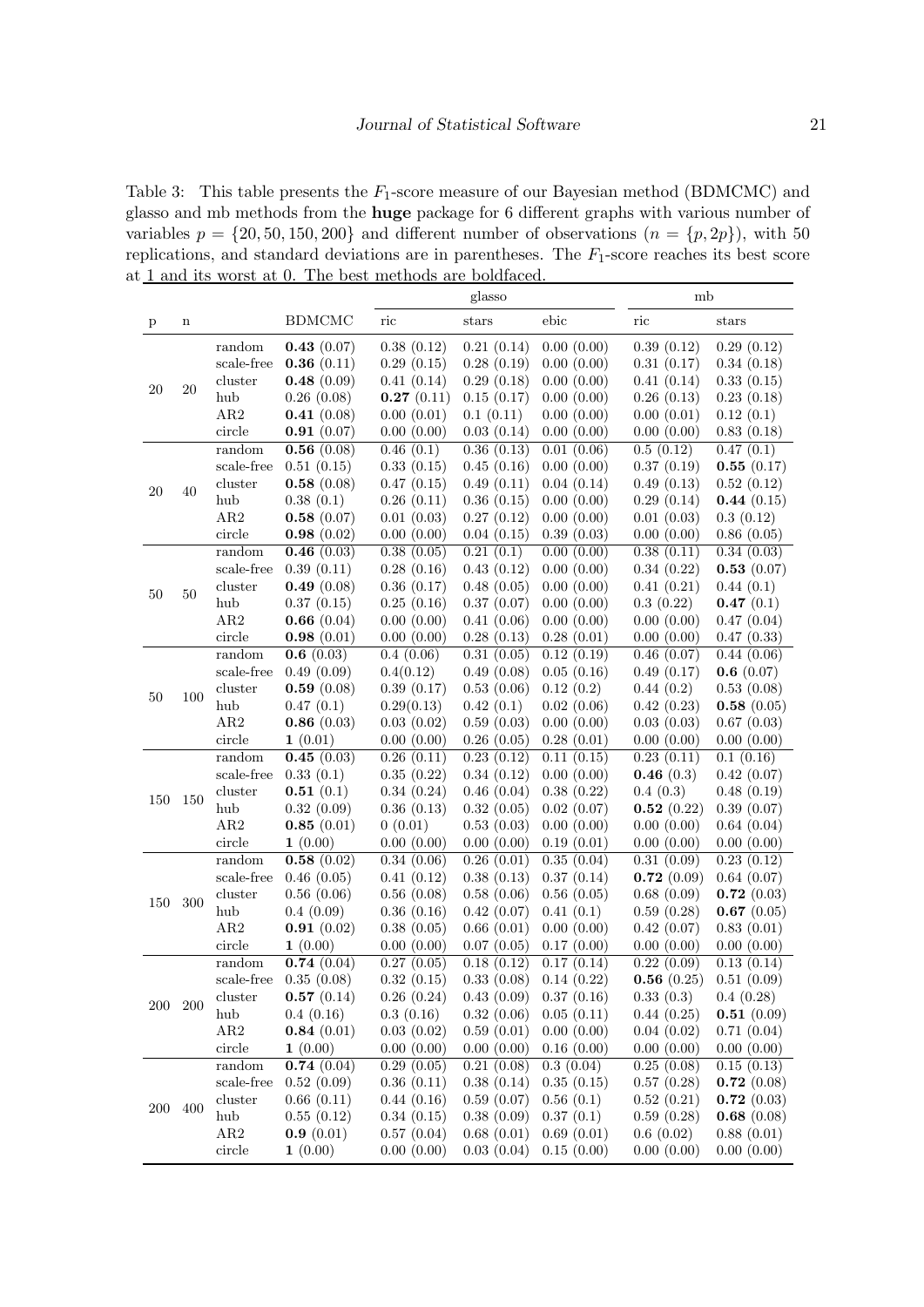To compare the performance of our Bayesian method for both BDMCMC and RJMCMC algorithms with both glasso and mb, the average ROC curves for various  $p$  and  $n$  are presented in Figures [7](#page-22-0) and [8.](#page-23-0) For each figure four curves are presented, corresponding to our BDMCMC and RJMCMC algorithms and glasso and mb methods from the huge package. We can see that the performance of BDMCMC and RJMCMC is comparable and that both algorithms in most cases outperform the glasso and mb methods. As can be seen from the ROC curves the BDMCMC performs better than the RJMCMC algorithm. From a theoretical point of view BDMCMC and RJMCMC should asymptotically have the same performance, but differences are due to the finite samples.

## 6. Application to real datasets

<span id="page-21-0"></span>In this section we analyze two datasets from genetics and sociology, using the functions available in the BDgraph package. In Section [6.1](#page-21-1) we analyze a labor force survey dataset, involving mixed data. In Section [6.2](#page-25-0) we analyze human gene expression data, which do not follow the Gaussianity assumption. Both datasets are available in the **BDgraph** package.

#### <span id="page-21-1"></span>6.1. Application to labor force survey data

[Hoff](#page-30-3) [\(2007\)](#page-30-3) analyzes the multivariate associations among income, education and family background, using data concerning 1002 males in the U.S labor force. The dataset is available in the BDgraph package.

|         | R> data( "surveyData")  |   |   |    |   |                                                      |    |  |  |
|---------|-------------------------|---|---|----|---|------------------------------------------------------|----|--|--|
|         | R> head( surveyData, 5) |   |   |    |   |                                                      |    |  |  |
|         |                         |   |   |    |   |                                                      |    |  |  |
|         |                         |   |   |    |   | income degree children pincome pdegree pchildren age |    |  |  |
| [1,]    | NA                      |   | З | 3  |   | 5                                                    | 59 |  |  |
| [2,]    | 11                      |   | З | NA |   |                                                      | 59 |  |  |
| [3,]    | 8                       |   |   | NA | O | 9                                                    | 25 |  |  |
| $[4,$ ] | 25                      | 3 | 2 | ΝA |   | 5                                                    | 55 |  |  |
| [5,]    | 100                     | 3 | 2 |    |   | 2                                                    | 56 |  |  |

Missing data are indicated by NA; in general, the rate of missing data is about 9%, with higher rates for the variables income and pincome. In this dataset we have seven observed variables as follows:

income: An ordinal variable indicating respondent's income in 1000s of dollars.

- degree: An ordinal variable with five categories indicating respondent's highest educational degree.
- children: A count variable indicating number of children of respondent.
- pincome: An ordinal variable with five categories indicating financial status of respondent's parents.
- pdegree: An ordinal variable with five categories indicating highest educational degree of respondent's parents.

pchildren: A count variable indicating number of children of respondent's parents.

age: A count variable indicating respondent's age in years.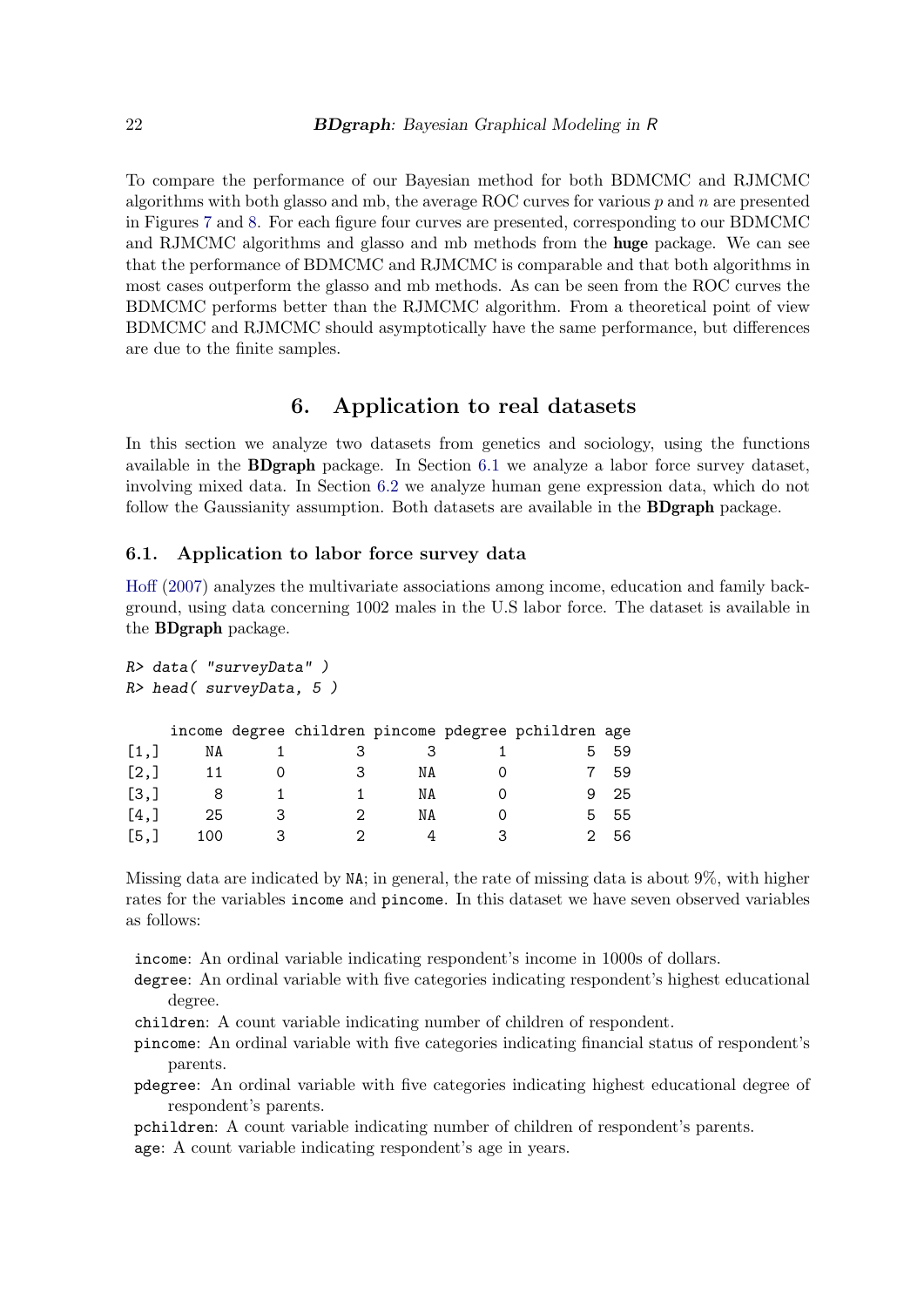

<span id="page-22-0"></span>Figure 7: ROC curves present the performances of the two sampling algorithms from the **BDgraph** package and two frequentist methods from the **huge** package for  $p = \{20, 100\}$ and varying graph structures and with with 50 replications.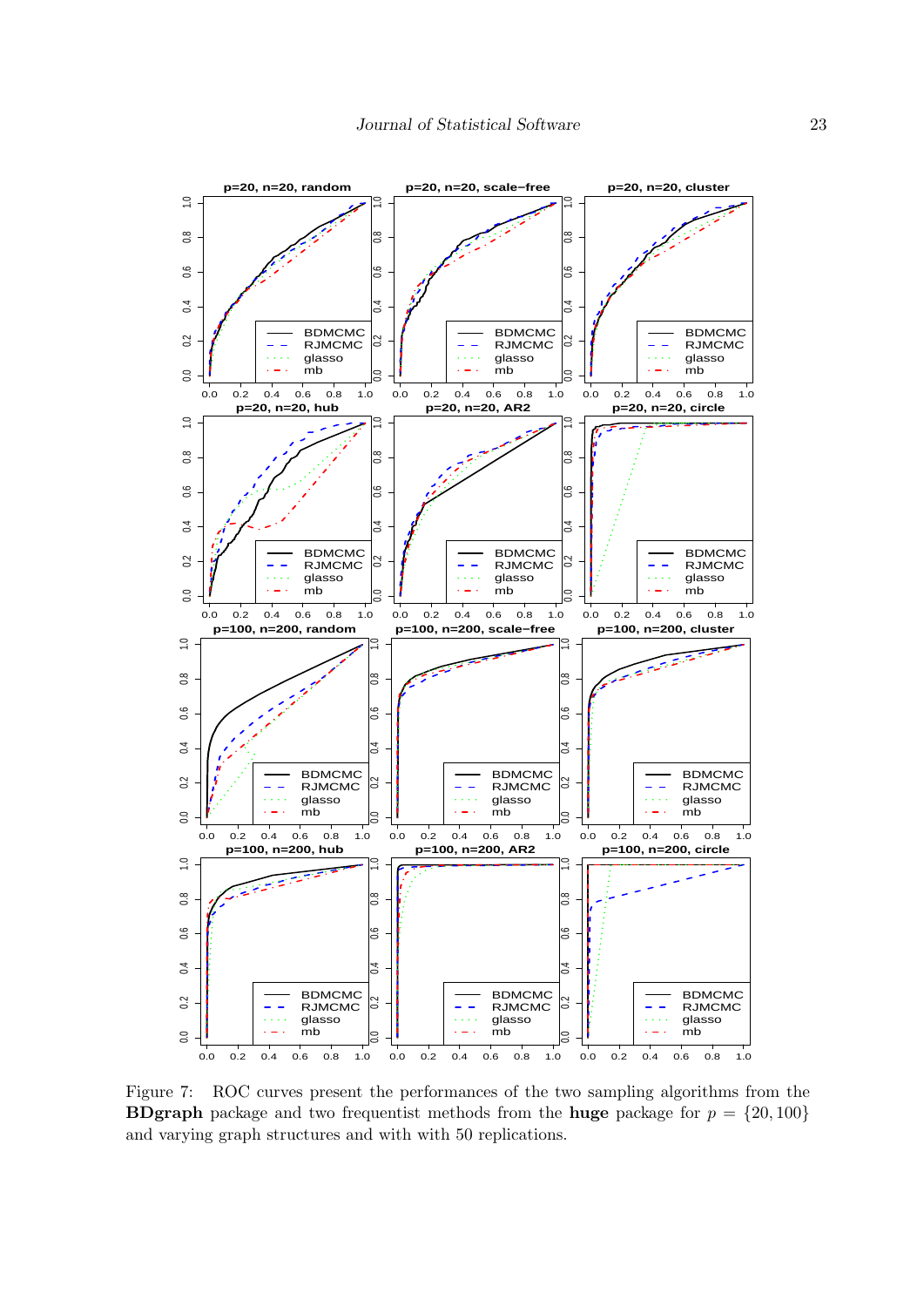

<span id="page-23-0"></span>Figure 8: ROC curves present the performances of the two sampling algorithms from the **BDgraph** package and two frequentist methods from the **huge** package for  $p = \{150, 200\}$ and varying graph structures and with with 50 replications.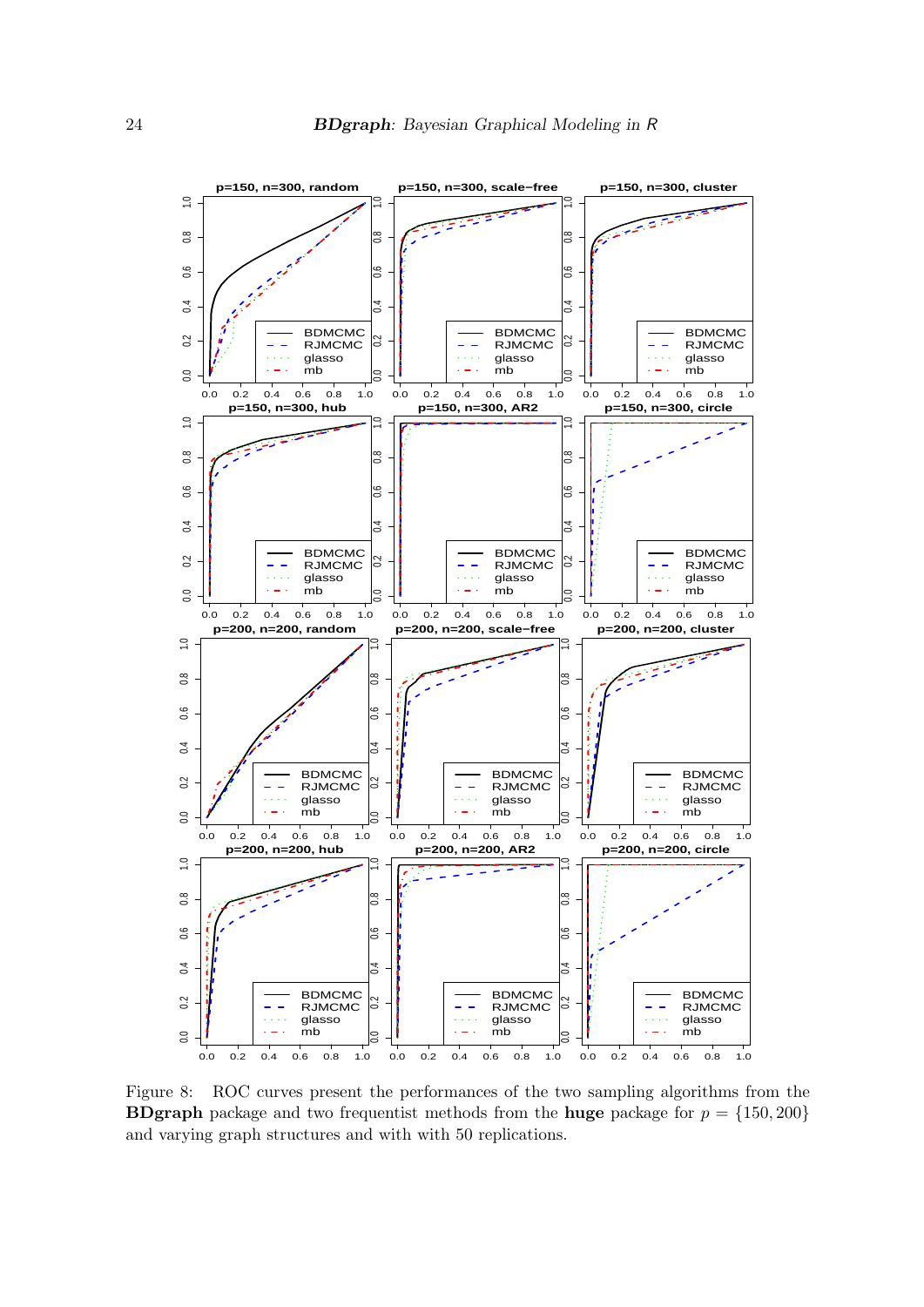Since the variables are measured on various scales, the marginal distributions are heterogeneous, which makes the study of their joint distribution very challenging. However, we can apply to this dataset our Bayesian framework based on the Gaussian copula graphical models. Thus, we run the function bdgraph with option method  $=$  "gcgm". For the prior distributions of the graph and precision matrix, as default of the function bdgraph, we place a uniform distribution as a uninformative prior on the graph and a G-Wishart  $W_G(3, I_7)$  on the precision matrix. We run our function for 50, 000 iterations with 25, 000 as burn-in.

| R> summary(sample.bdmcmc)  |                                                      |                 |                      |                 |                         | $R$ > sample.bdmcmc <- bdgraph( data = surveyData, method = "gcgm", iter = 50000) |              |  |
|----------------------------|------------------------------------------------------|-----------------|----------------------|-----------------|-------------------------|-----------------------------------------------------------------------------------|--------------|--|
| \$selected_graph           |                                                      |                 |                      |                 |                         |                                                                                   |              |  |
|                            |                                                      |                 |                      |                 |                         | income degree children pincome pdegree pchildren age                              |              |  |
| income                     |                                                      | 1               | 1                    |                 |                         |                                                                                   | 1            |  |
| degree                     | 1                                                    |                 |                      |                 | $\mathbf{1}$            | $\mathbf{1}$                                                                      |              |  |
| children                   | 1                                                    |                 |                      |                 | 1                       | $\mathbf{1}$                                                                      | 1            |  |
| pincome                    |                                                      |                 |                      |                 | 1                       | 1                                                                                 |              |  |
| pdegree                    |                                                      | $\mathbf{1}$    | $\mathbf{1}$         | $\mathbf{1}$    |                         | $\mathbf{1}$                                                                      | $\mathbf{1}$ |  |
| pchildren                  |                                                      | 1               | 1                    | $\mathbf{1}$    | 1                       |                                                                                   |              |  |
| age                        | 1                                                    |                 | $\mathbf{1}$         |                 | 1                       |                                                                                   |              |  |
| \$p_links                  |                                                      |                 |                      |                 |                         |                                                                                   |              |  |
|                            |                                                      |                 |                      |                 |                         | income degree children pincome pdegree pchildren                                  | age          |  |
| income                     |                                                      | $\mathbf{1}$    | 1.00                 | 0.27            | 0.12                    |                                                                                   | $0.05$ 1.00  |  |
| degree                     |                                                      |                 | 0.53                 | 0.03            | 1.00                    |                                                                                   | $0.84$ 0.11  |  |
| children                   |                                                      |                 | $\ddot{\phantom{a}}$ | 0.14            | 0.88                    |                                                                                   | 1.00 1.00    |  |
| pincome                    |                                                      |                 |                      |                 | 1.00                    |                                                                                   | $0.53$ 0.07  |  |
| pdegree                    |                                                      |                 |                      |                 |                         |                                                                                   | 0.991.00     |  |
| pchildren                  |                                                      |                 |                      |                 |                         |                                                                                   | 0.03         |  |
| age                        |                                                      |                 |                      |                 |                         |                                                                                   |              |  |
| \$K_hat                    |                                                      |                 |                      |                 |                         |                                                                                   |              |  |
| [,1]                       | [, 2]                                                | [, 3]           | [, 4]                | [, 5]           | [, 6]                   | [, 7]                                                                             |              |  |
| $\left[1\,,\right]$        | $3.546 - 1.707 - 0.949 - 0.104 - 0.041$ 0.019 -1.219 |                 |                      |                 |                         |                                                                                   |              |  |
| $[2,] -1.707$              |                                                      | 4.127 0.321     |                      | $0.009 - 1.853$ | $0.413 - 0.056$         |                                                                                   |              |  |
| $[3,]-0.949$               | 0.321                                                | 8.875           | 0.086                |                 | $0.737 - 1.074 - 4.392$ |                                                                                   |              |  |
| $[4,] -0.104$              | 0.009                                                | 0.086           |                      | $5.686 - 2.050$ | 0.355                   | 0.036                                                                             |              |  |
| $[5,] -0.041 -1.853$       |                                                      |                 | $0.737 - 2.050$      | 6.510           | 1.029                   | 1.028                                                                             |              |  |
| 0.019<br>$[6,$ ]           |                                                      | $0.413 - 1.074$ | 0.355                | 1.029           | 7.826                   | 0.022                                                                             |              |  |
| $[7,]-1.219 -0.056 -4.392$ |                                                      |                 | 0.036                | 1.028           | 0.022                   | 9.250                                                                             |              |  |

The results of the function summary are the adjacency matrix of the selected graph (selected\_graph), estimated posterior probabilities of all possible links (p\_links) and estimated precision matrix  $(K_hat).$ 

Figure [9](#page-25-1) presents the selected graph, a graph with links for which the estimated posterior probabilities are greater than 0.5. Links in the graph are indicated by signs "+" and "-", which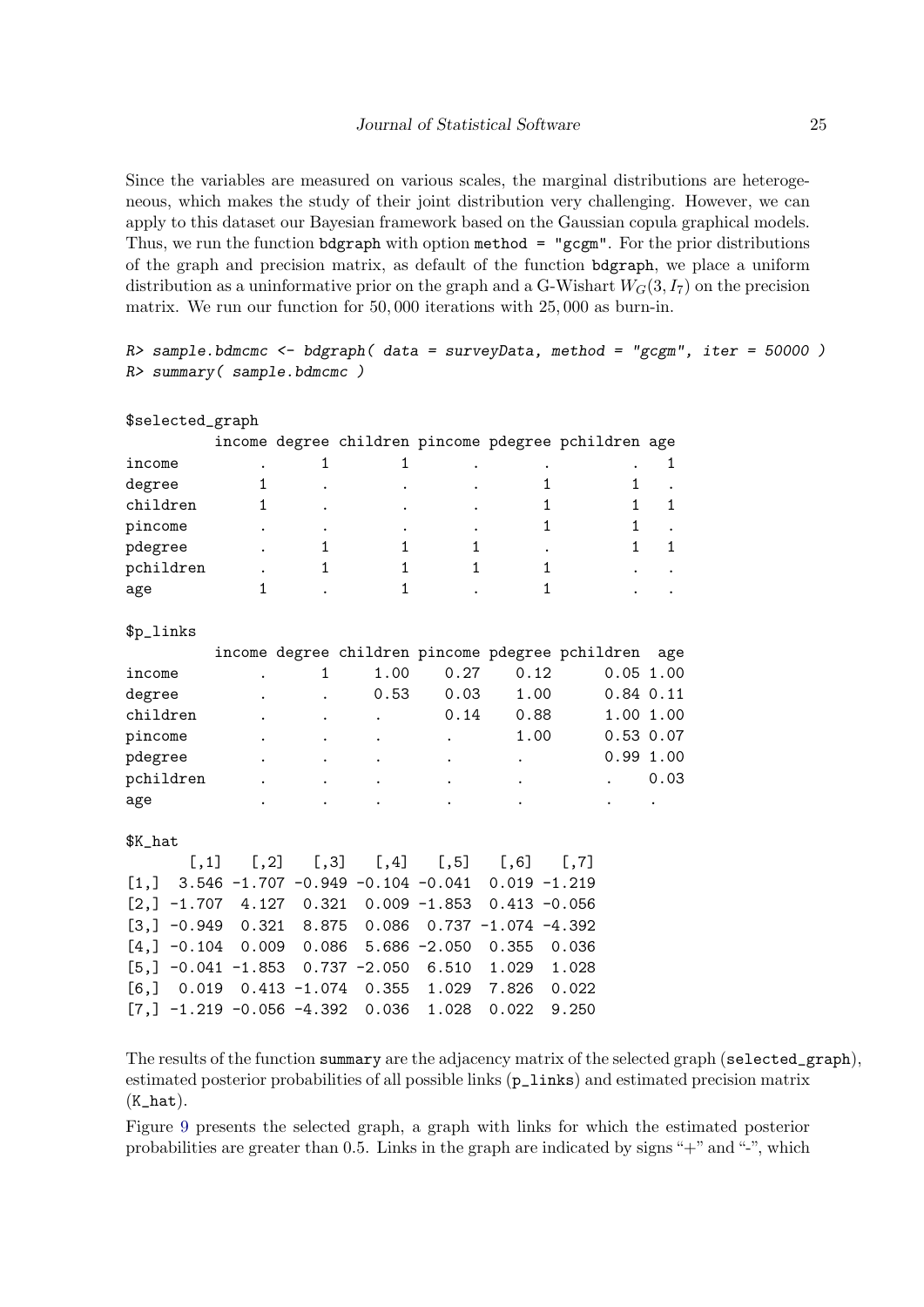<span id="page-25-1"></span>

Figure 9: Inferred graph for the labor force survey data based on output from bdgraph. Sign "+" represents a positively correlated relationship between associated variables and "-" represents a negatively correlated relationship.

present a positively and negatively correlated relationships between associated variables, respectively.

The results indicate that education, fertility and age have strong associations with income, since there are highly positively correlated relationships between income and those three variables, with posterior probability equal to one for all. It also shows that a respondent's education and fertility are negatively correlated, with posterior probability equal to 0.67. The respondent's education is certainly related to his parent's education, since there is a positively correlated relationship, with posterior probability equal to one. Moreover, the results indicate that relationships between income, education and fertility hold across generations.

For this dataset, [Hoff](#page-30-3) [\(2007\)](#page-30-3) estimated the conditional independence between variables by inspecting whether the 95% credible intervals for the associated regression parameters, which do not contain zero. Our results are the same as that of Hoff except for one link. Our results indicate that there is a strong relationship between parents' education (pdegree) and fertility (child), a link which is not selected by Hoff.

#### <span id="page-25-0"></span>6.2. Application to human gene expression

Here, by using the functions that are available in the BDgraph package, we study the structure learning of the sparse graphs applied to the human gene expression data which were originally described by [Stranger, Nica, Forrest, Dimas, Bird, Beazley, Ingle, Dunning, Flicek, Koller](#page-32-11) *[et al.](#page-32-11)* [\(2007\)](#page-32-11). They collected data to measure gene expression in B-lymphocyte cells from Utah inhabitants with Northern and Western European ancestry. They considered 60 individuals whose genotypes were available online at  $ftp://ftp.sanger.ac.uk/pub/genevar.$  $ftp://ftp.sanger.ac.uk/pub/genevar.$  Here the focus was on the 3, 125 Single Nucleotide Polymorphisms (SNPs) that were found in the 5' UTR (untranslated region) of mRNA (messenger RNA) with a minor allele frequency  $\geq 0.1$ .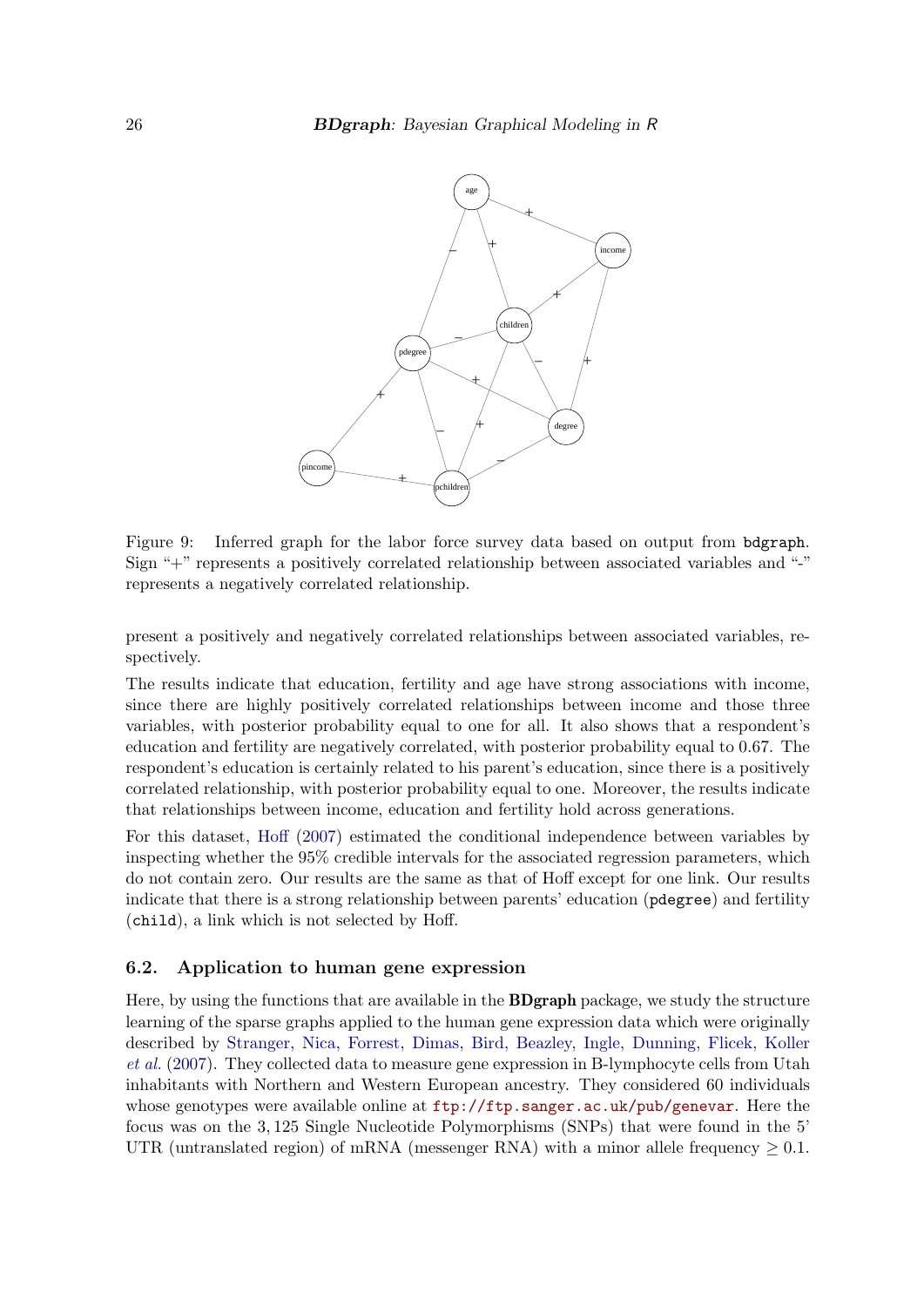Since the UTR (untranslated region) of mRNA (messenger RNA) has previously been subject to investigation, it should play an important role in the regulation of gene expression. The raw data were background corrected and then quantile normalized across replicates of a single individual and then median normalized across all individuals. Following [Bhadra and Mallick](#page-30-13) [\(2013\)](#page-30-13), of the 47, 293 total available probes, we consider the 100 most variable probes that correspond to different Illumina TargetID transcripts. The data for these 100 probes are available in our package. To see the data users can run the code

R> data( "geneExpression" ) R> dim( geneExpression )

60 100

The data consist of only 60 observations ( $n = 60$ ) across 100 genes ( $p = 100$ ). This dataset is an interesting case study for graph structure learning, as it has been used by [\(Bhadra and](#page-30-13) [Mallick 2013;](#page-30-13) [Mohammadi and Wit 2015b;](#page-31-0) [Gu, Cao, Ning, and Liu 2015\)](#page-30-14).

In this dataset, all the variables are continuous but not Gaussian, as can be seen in Figure [10.](#page-26-0) Thus, we apply Gaussian copula graphical models, using the function bdgraph with option method = "gcgm". For the prior distributions of the graph and precision matrix, as default of the function bdgraph, we place a uniform distribution as a uninformative prior on the graph and the G-Wishart  $W_G(3, I_{100})$  on the precision matrix.



<span id="page-26-0"></span>Figure 10: Univariate histograms of first 6 genes in human gene dataset.

We run our function for 100,000 iterations with 50,000 as burn-in as follows:

 $R$ > sample.bdmcmc <- bdgraph( data = geneExpression, method = "gcgm", iter = 100000)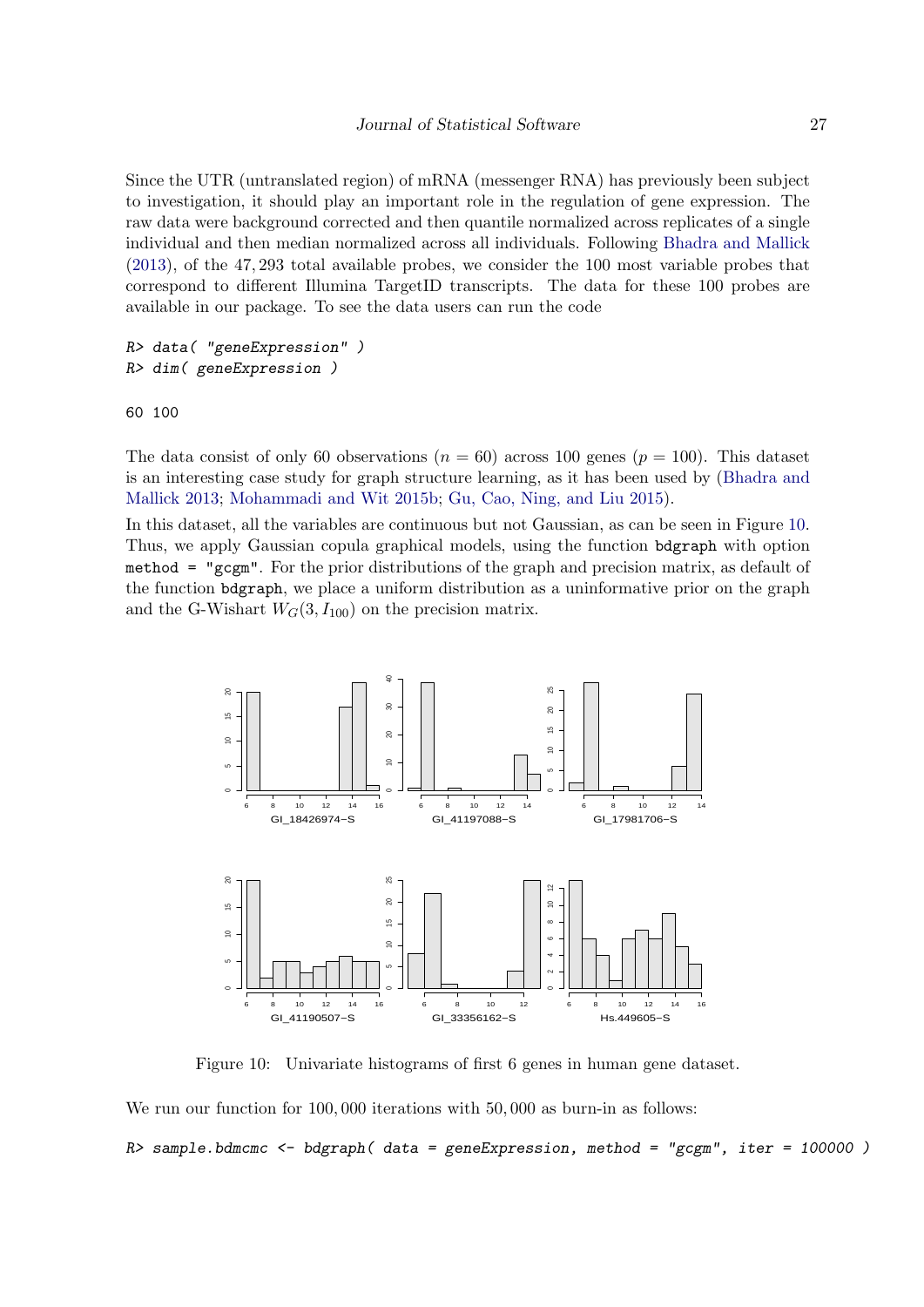This took about 55 minutes. We use the following code to visualize the graph with estimated posterior probabilities greater than 0.995.

 $R$ > select( sample.bdmcmc, cut = 0.995, vis = TRUE )

By using option vis = TRUE, the function plots the selected graph. Figure [11](#page-27-1) visualizes the selected graph with 129 links, for which the estimated posterior probabilities [\(13\)](#page-10-1) are greater than 0.995.



Figure 11: The inferred graph for human gene expression data using Gaussian copula graphical models. This graph consists of links with estimated posterior probabilities greater than 0.995.

The function plinks reports the estimated posterior probabilities of all possible links in the graph. For our data the output of this function is a  $100 \times 100$  matrix. Figure [12](#page-28-0) reports the visualization of that matrix.

<span id="page-27-0"></span>Most of the links in our selected graph conform to results in previous studies. For instance, [Bhadra and Mallick](#page-30-13) [\(2013\)](#page-30-13) found 54 significant interactions between genes, most of which are covered by our method. In addition, our approach indicates additional gene interactions with high posterior probabilities that are not found in previous studies; this result may complement the analysis of human gene interaction networks.

## <span id="page-27-1"></span>7. Conclusion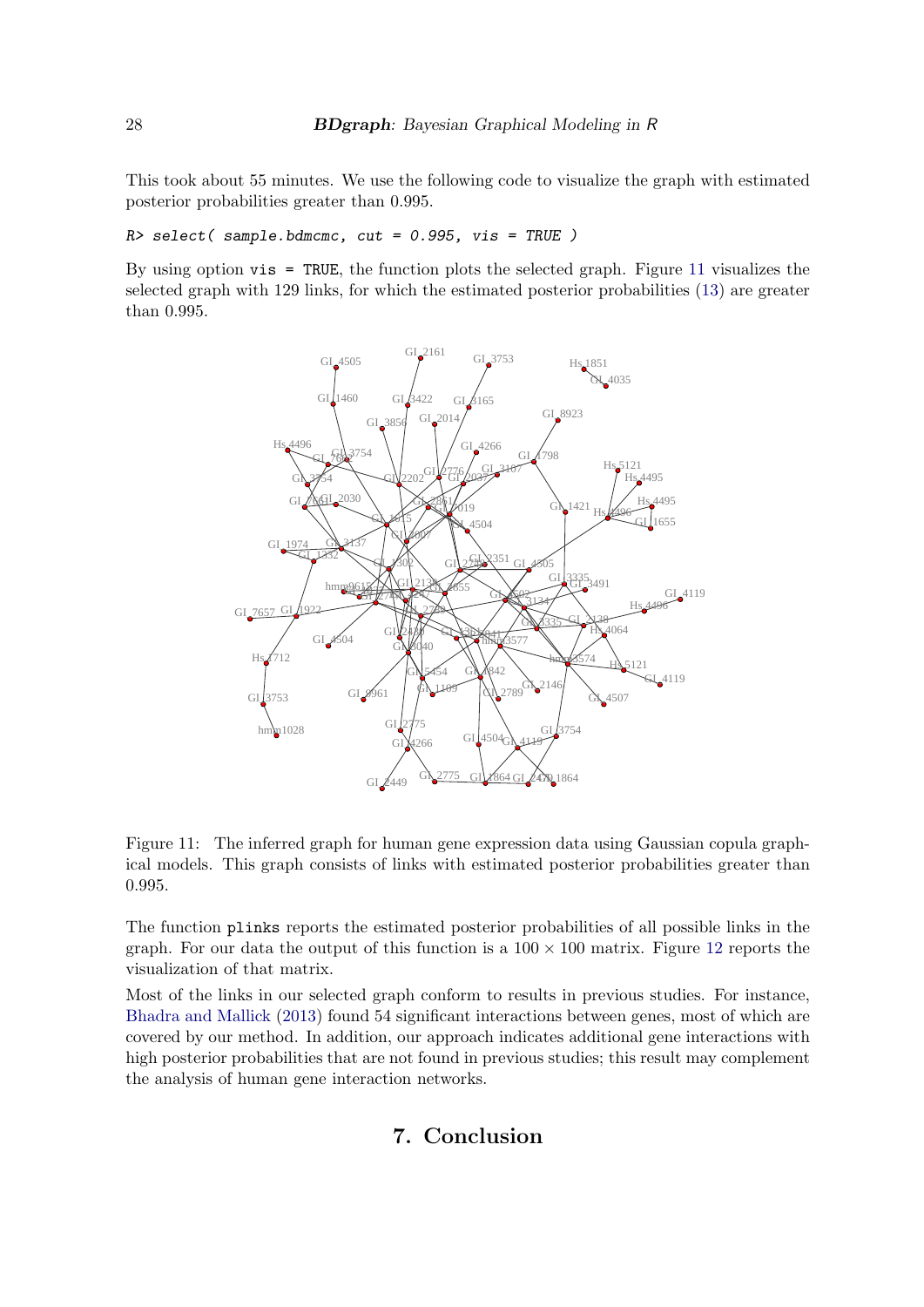**Estimated Posterior Probabilities of all Links**



Figure 12: Image visualization of the estimated posterior probabilities of all possible links in the graph on human gene expression data.

We have presented the **BDgraph** package which was designed for Bayesian structure learning in general undirected graphical models (decomposable and non-decomposable). The package implements recent improvements in Gaussian graphical models [\(Mohammadi and Wit 2015b;](#page-31-0) [Dobra](#page-30-0) *et al.* [2011\)](#page-30-0) for data following the Gaussianity assumption and Gaussian copula graphical models [\(Mohammadi](#page-31-1) *et al.* [2015;](#page-31-1) [Dobra and Lenkoski 2011\)](#page-30-1) for non-Gaussian, discrete and mixed data.

We plan to maintain and develop the **BDgraph** package in the future. Future versions of the package will contain more options for prior distributions of the graph and precision matrix. One possible extension of our package, would be to deal with outliers, by using robust Bayesian graphical modelling using Dirichlet t-Distributions [\(Finegold and Drton 2014;](#page-30-15) [Mohammadi](#page-31-16) [and Wit 2014\)](#page-31-16). An implementation of this method would be desirable in actual applications.

## <span id="page-28-0"></span>Acknowledgments

The authors are grateful to the anonymous reviewers for helpful criticism of the original of both the manuscript and the R package.

## Appendix: Dealing with memory usage restriction

The memory usage restriction is one of the challenges of Bayesian inference for maximum a posterior probability (MAP) estimation and monitoring the convergence check, especially for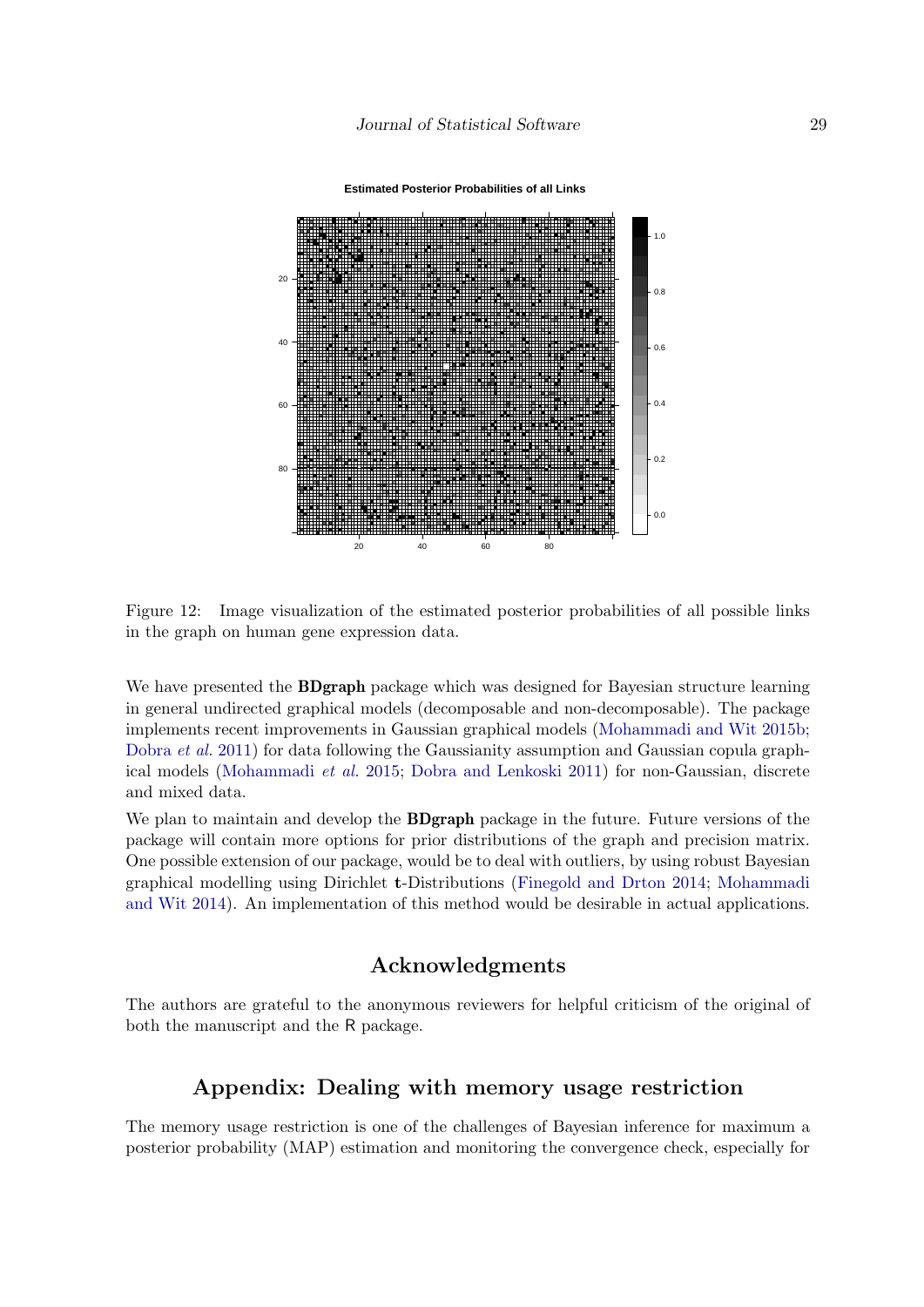high-dimensional problems. For example, to compute MAP estimation in our **BDgraph** package, we must document the adjacency matrices of all the visited graphs by our MCMC sampling algorithms, which causes memory usage restriction in R. Indeed, the function bdgraph in our package in case save.all = TRUE is documented to return all of the adjacency matrices for all iterations after burn-in. For instance, in our example [6.2](#page-25-0) we have

```
R> iter <- 100000
R> burnin <- 50000
R > p <- 100
R> graph \leq matrix( 1, p, p)
R> print( ( iter - burnin ) * object.size( graph ), units = "auto" )
3.75 Gb
```
A naive way is to save all the matrices, which leads to memory usage restriction, as it costs 3.75 gigabytes of memory. To cope with this problem, instead of saving all adjacency matrices we simply transfer the upper triangular part of the adjacency matrix to one single character; see codes below:

```
R> String_graph <- paste( graph[ upper.tri( graph ) ], collapse = '' )
R> print( ( iter - burnin ) * object.size( string_graph ), units = "auto" )
```
240.4 Mb

In this efficient way we need only 240.4 megabytes instead of 3.75 gigabytes of memory.

## References

- <span id="page-29-3"></span>Abegaz F, Wit E (2015). "Copula Gaussian graphical models with penalized ascent Monte Carlo EM algorithm." *Statistica Neerlandica*.
- <span id="page-29-5"></span>Albert R, Barabási AL (2002). "Statistical mechanics of complex networks." *Reviews of modern physics*, 74(1), 47.
- <span id="page-29-1"></span>Anderson E, Bai Z, Bischof C, Blackford S, Demmel J, Dongarra J, Du Croz J, Greenbaum A, Hammarling S, McKenney A, Sorensen D (1999). LAPACK *Users' Guide*. Third edition. Society for Industrial and Applied Mathematics, Philadelphia, PA. ISBN 0-89871-447-8 (paperback).
- <span id="page-29-2"></span>Atay-Kayis A, Massam H (2005). "A Monte Carlo method for computing the marginal likelihood in nondecomposable Gaussian graphical models." *Biometrika*, 92(2), 317–335.
- <span id="page-29-4"></span>Baldi P, Brunak S, Chauvin Y, Andersen CA, Nielsen H (2000). "Assessing the Accuracy of Prediction Algorithms for Classification: an Overview." *Bioinformatics*, 16(5), 412–424.

<span id="page-29-0"></span>Bates D, Maechler M (2014). Matrix*: Sparse and Dense Matrix Classes and Methods*. R package version 1.1-2, URL <http://CRAN.R-project.org/package=Matrix>.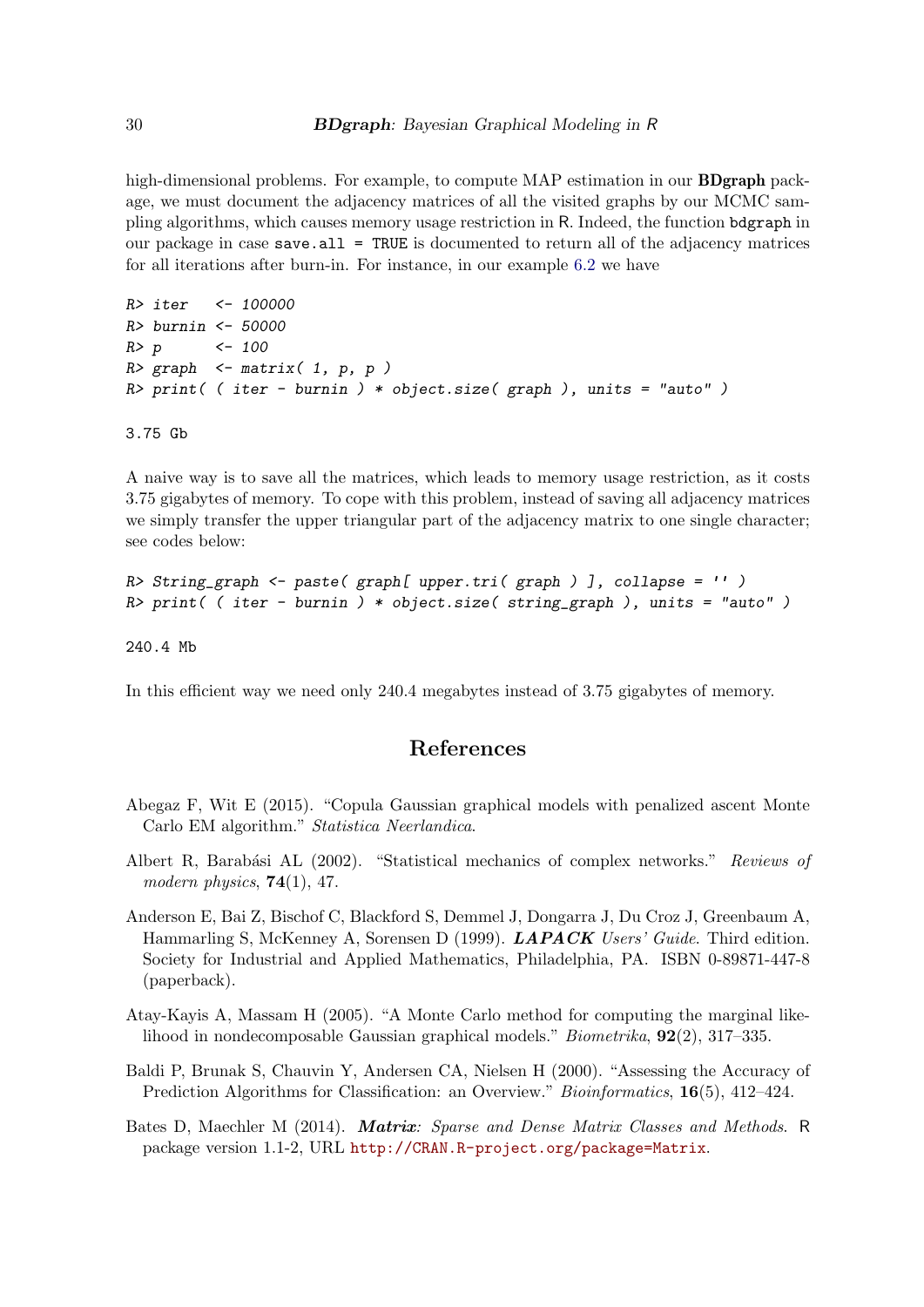- <span id="page-30-13"></span>Bhadra A, Mallick BK (2013). "Joint High-Dimensional Bayesian Variable and Covariance Selection with an Application to eQTL Analysis." *Biometrics*, 69(2), 447–457.
- <span id="page-30-9"></span>Cappé O, Robert C, Rydén T (2003). "Reversible Jump, Birth-and-Death and More General Continuous Time Markov Chain Monte Carlo Samplers." *Journal of the Royal Statistical Society: Series B (Statistical Methodology)*, 65(3), 679–700.
- <span id="page-30-6"></span>Csardi G, Nepusz T (2006). "The igraph Software Package for Complex Network Research." *InterJournal*, Complex Systems, 1695. URL <http://igraph.org>.
- <span id="page-30-1"></span>Dobra A, Lenkoski A (2011). "Copula Gaussian graphical models and their application to modeling functional disability data." *The Annals of Applied Statistics*, 5(2A), 969–993.
- <span id="page-30-0"></span>Dobra A, Lenkoski A, Rodriguez A (2011). "Bayesian Inference for General Gaussian Graphical Models with Application to Multivariate Lattice Data." *Journal of the American Statistical Association*, 106(496), 1418–1433.
- <span id="page-30-15"></span>Finegold M, Drton M (2014). "Robust Bayesian Graphical Modeling Using Dirichlet t-Distributions." *Bayesian Analysis*, 9(3), 521–550.
- <span id="page-30-12"></span>Foygel R, Drton M (2010). "Extended Bayesian Information Criteria for Gaussian Graphical Models." In J Lafferty, CKI Williams, J Shawe-Taylor, R Zemel, A Culotta (eds.), *Advances in Neural Information Processing Systems 23*, pp. 604–612.
- <span id="page-30-2"></span>Friedman J, Hastie T, Tibshirani R (2008). "Sparse Inverse Covariance Estimation with the Graphical Lasso." *Biostatistics*, 9(3), 432–441.
- <span id="page-30-4"></span>Friedman J, Hastie T, Tibshirani R (2014). glasso*: Graphical Lasso- Estimation of Gaussian Graphical Models*. R package version 1.8, URL [http://CRAN.R-project.org/package=](http://CRAN.R-project.org/package=glasso) [glasso](http://CRAN.R-project.org/package=glasso).
- <span id="page-30-11"></span>Giudici P, Green P (1999). "Decomposable graphical Gaussian model determination." *Biometrika*, 86(4), 785–801.
- <span id="page-30-7"></span>Green PJ (1995). "Reversible jump Markov chain Monte Carlo computation and Bayesian model determination." *Biometrika*, 82(4), 711–732.
- <span id="page-30-10"></span>Green PJ (2003). "Trans-dimensional markov chain monte carlo." *Oxford Statistical Science Series*, pp. 179–198.
- <span id="page-30-14"></span>Gu Q, Cao Y, Ning Y, Liu H (2015). "Local and Global Inference for High Dimensional Gaussian Copula Graphical Models." *arXiv preprint arXiv:1502.02347*.
- <span id="page-30-8"></span>Hastie T, Tibshirani R, Friedman J (2009). *The Elements of Statistical Learning: Data Mining, Inference, and Prediction*. Springer-Verlag.
- <span id="page-30-3"></span>Hoff PD (2007). "Extending the Rank Likelihood for Semiparametric Copula Estimation." *The Annals of Applied Statistics*, pp. 265–283.
- <span id="page-30-5"></span>Hsieh CJ, Sustik MA, Dhillon IS, Ravikumar P (2011). "Sparse Inverse Covariance Matrix Estimation Using Quadratic Approximation." In J Shawe-Taylor, R Zemel, P Bartlett, F Pereira, K Weinberger (eds.), *Advances in Neural Information Processing Systems 24*, pp. 2330–2338. http://nips.cc/. URL <http://cs.utexas.edu/users/sustik/QUIC>.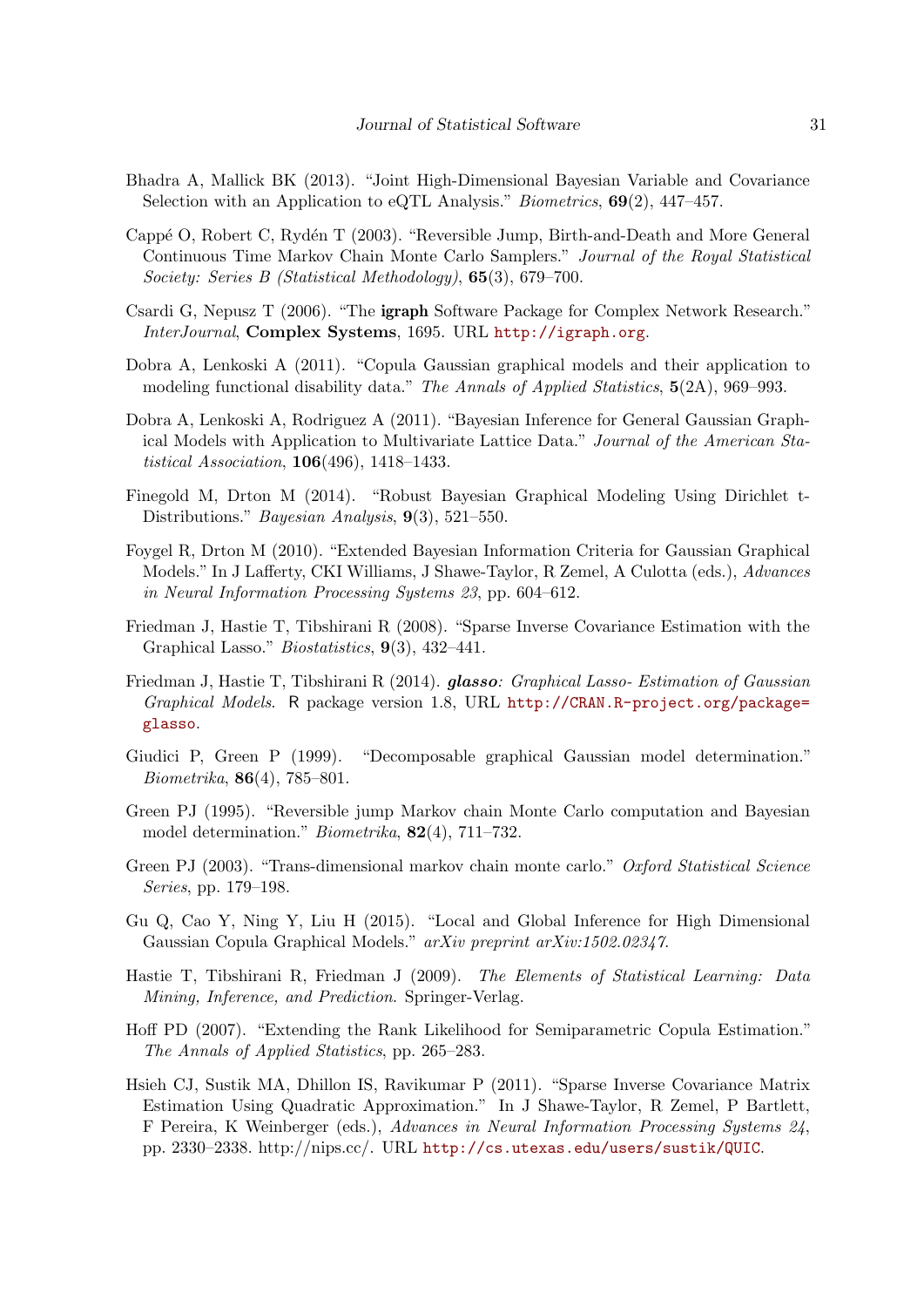- <span id="page-31-9"></span>Hsieh CJ, Sustik MA, Dhillon IS, Ravikumar P (2014). "QUIC: quadratic approximation for sparse inverse covariance estimation." *The Journal of Machine Learning Research*, 15(1), 2911–2947.
- <span id="page-31-3"></span>Jones B, Carvalho C, Dobra A, Hans C, Carter C, West M (2005). "Experiments in Stochastic Computation for High-Dimensional Graphical Models." *Statistical Science*, 20(4), 388–400.
- <span id="page-31-8"></span>Kalisch M, Mächler M, Colombo D, Maathuis MH, Bühlmann P (2012). "Causal Inference Using Graphical Models with the R Package pcalg." *Journal of Statistical Software*, 47(11), 1–26.
- <span id="page-31-2"></span>Lauritzen S (1996). *Graphical Models*, volume 17. Oxford University Press, USA.
- <span id="page-31-10"></span>Lawson CL, Hanson RJ, Kincaid DR, Krogh FT (1979). "Basic Linear Algebra Subprograms for Fortran Usage." *ACM Transactions on Mathematical Software (TOMS)*, 5(3), 308–323.
- <span id="page-31-7"></span>Lenkoski A (2013). "A Direct Sampler for G-Wishart Variates." *Stat*, 2(1), 119–128.
- <span id="page-31-12"></span>Lenkoski A, Dobra A (2011). "Computational aspects related to inference in Gaussian graphical models with the G-wishart prior." *Journal of Computational and Graphical Statistics*,  $20(1)$ , 140-157.
- <span id="page-31-15"></span>Liu H, Roeder K, Wasserman L (2010). "Stability Approach to Regularization Selection (StARS) for High Dimensional Graphical Models." In *Advances in Neural Information Processing Systems*, pp. 1432–1440.
- <span id="page-31-4"></span>Meinshausen N, Buhlmann P (2006). "High-Dimensional Graphs and Variable Selection with the Lasso." *The Annals of Statistics*, 34(3), 1436–1462.
- <span id="page-31-1"></span>Mohammadi A, Abegaz Yazew F, van den Heuvel E, Wit EC (2015). "Bayesian Gaussian Copula Graphical Modeling for Dupuytren Disease." *Arxiv preprint arXiv:1501.04849*.
- <span id="page-31-16"></span>Mohammadi A, Wit E (2014). "Contributed Discussion on Article by Finegold and Drton." *Bayesian Analysis*, 9(3), 577–579.
- <span id="page-31-6"></span>Mohammadi A, Wit E (2015a). BDgraph*: Bayesian Structure Learning in Graphical Models*. R package version 2.24, URL <http://CRAN.R-project.org/package=BDgraph>.
- <span id="page-31-0"></span>Mohammadi A, Wit EC (2015b). "Bayesian Structure Learning in Sparse Gaussian Graphical Models." *Bayesian Analysis*, 10(1), 109–138.
- <span id="page-31-11"></span>Muirhead R (1982). *Aspects of Multivariate Statistical Theory*, volume 42. Wiley Online Library.
- <span id="page-31-5"></span>Murray I, Ghahramani Z (2004). "Bayesian Learning in Undirected Graphical Models: Approximate MCMC Algorithms." In *Proceedings of the 20th conference on Uncertainty in artificial intelligence*, pp. 392–399. AUAI Press.
- <span id="page-31-14"></span>Murray I, Ghahramani Z, MacKay D (2012). "MCMC for doubly-intractable distributions." *arXiv preprint arXiv:1206.6848*.
- <span id="page-31-13"></span>Nelsen RB (2007). *An Introduction to Copulas*. Springer Science & Business Media.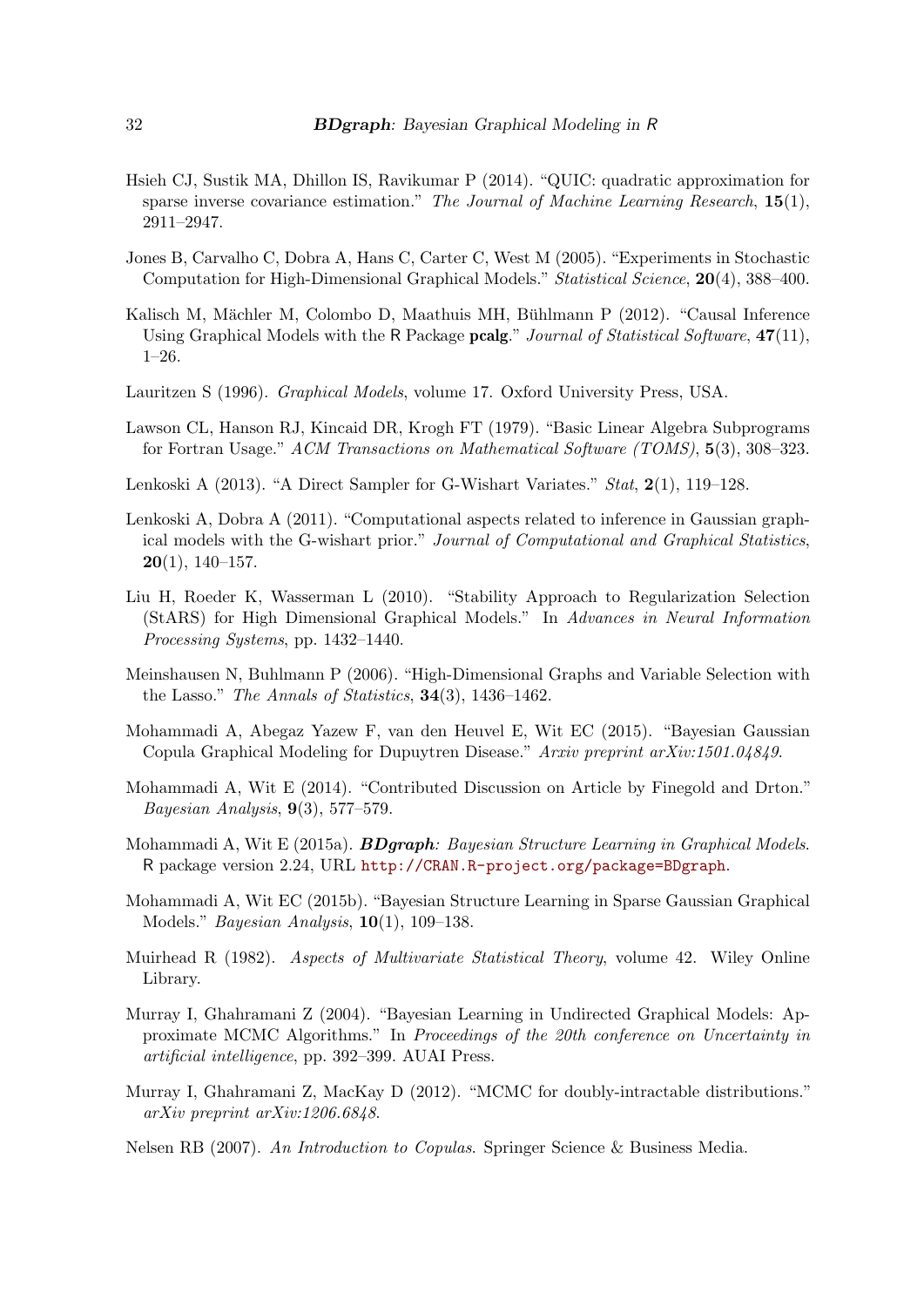- <span id="page-32-3"></span>R Core Team (2013). R*: A Language and Environment for Statistical Computing*. R Foundation for Statistical Computing, Vienna, Austria. URL <http://www.R-project.org/>.
- <span id="page-32-0"></span>Rolfs B, Rajaratnam B, Guillot D, Wong I, Maleki A (2012). "Iterative thresholding algorithm for sparse inverse covariance estimation." In *Advances in Neural Information Processing Systems*, pp. 1574–1582.
- <span id="page-32-7"></span>Roverato A (2002). "Hyper Inverse Wishart Distribution for Non-decomposable Graphs and its Application to Bayesian Inference for Gaussian Graphical Models."*Scandinavian Journal of Statistics*, 29(3), 391–411.
- <span id="page-32-6"></span>Scutari M (2010). "Learning Bayesian Networks with the bnlearn R Package." *Journal of Statistical Software*, 35(3), 22.
- <span id="page-32-11"></span>Stranger BE, Nica AC, Forrest MS, Dimas A, Bird CP, Beazley C, Ingle CE, Dunning M, Flicek P, Koller D, *et al.* (2007). "Population Genomics of Human Gene Expression." *Nature genetics*, 39(10), 1217–1224.
- <span id="page-32-4"></span>Uhler C, Lenkoski A, Richards D (2014). "Exact Formulas for the Normalizing Constants of Wishart Distributions for Graphical Models." *arXiv preprint arXiv:1406.4901*.
- <span id="page-32-10"></span>Vujačić I, Abbruzzo A, Wit E (2015). "A computationally fast alternative to cross-validation in penalized Gaussian graphical models." *Journal of Statistical Computation and Simulation*,  $(abead-of-print), 1-13.$
- <span id="page-32-8"></span>Wang H, Li S (2012). "Efficient Gaussian Graphical Model Determination under G-Wishart Prior Distributions." *Electronic Journal of Statistics*, 6, 168–198.
- <span id="page-32-1"></span>WIT E, ABBRUZZO A (2015). "Factorial graphical models for dynamic networks." *Network Science*, 3(01), 37–57.
- <span id="page-32-2"></span>Wit EC, Abbruzzo A (2015). "Inferring slowly-changing dynamic gene-regulatory networks." *BMC bioinformatics*, 16(Suppl 6), S5.
- <span id="page-32-9"></span>Zhao T, Liu H, Roeder K, Lafferty J, Wasserman L (2012). "The huge package for highdimensional undirected graph estimation in R." *The Journal of Machine Learning Research*,  $13(1), 1059-1062.$
- <span id="page-32-5"></span>Zhao T, Liu H, Roeder K, Lafferty J, Wasserman L (2014). huge*: High-dimensional Undirected Graph Estimation*. R package version 1.2.6, URL [http://CRAN.R-project.org/](http://CRAN.R-project.org/package=huge) [package=huge](http://CRAN.R-project.org/package=huge).